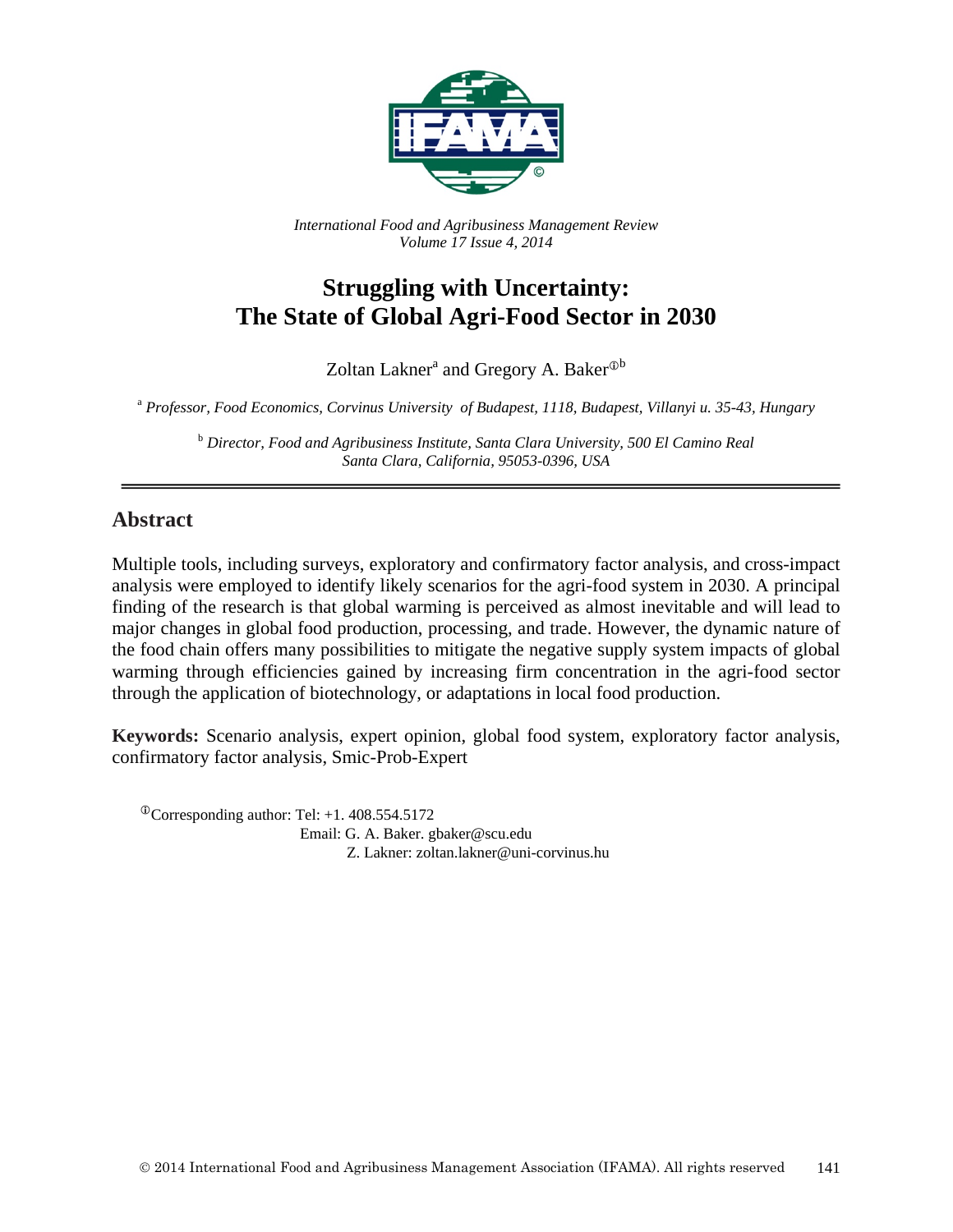### **Introduction**

According to the definition of Jarke, Bui, and Carroll (1999) a scenario is a "description of a possible set of events that might reasonably take place." During the last several decades, a large number of scenarios have been developed to predict the future state of the world or specific regions (Glenn, Gordon, and Florescu 2009; Kuhlmann and Edler 2003). Some of these scenarios are industry-specific, focusing, for example, on the future of transportation systems (Shiftan, Kaplan, and Hakkert 2003), while others couched their predictions in vague, ethereal terms (Raskin et al. 2002).

In recent years, we have seen increasing public and scientific attention toward the future of the agri-food sector. Numerous scenarios have been prepared focusing mainly on the effects of climate change on agricultural production. The changing ecological situation (Lorenzoni et al. 2000; Ericksen, Ingram, and Liverman 2009) and socio-economic environment (Schafer and Victor 2000) of agri-food systems make a compelling case for the application of scenario development and analysis to this sector. Our aim is to investigate the perspectives of food system experts on the future of the agri-food sector and to develop several scenarios that illustrate the future of the world's food system.

Understanding the possible paths for the development of the agri-food sector is important for several reasons. First, the sector is characterized by high human and physical capital requirements and a long time horizon for return on investment (Christóbal 2008). Second, the agri-food complex exhibits strong linkages to other sectors of the economy for inputs and outputs and, therefore, the sector's accelerative and multiplicative effects have a considerable influence on the dynamics of national and regional economies. Moreover, governmental and managerial decisions affecting the agri-food sphere exert a considerable influence on the socio-economic structure and equilibrium of entire geographic regions (van Ittersum et al. 2007). Third, the development of the agri-food system has wide-ranging implications for the natural environment (Steenge 2004). Therefore, the identification of potential future scenarios may aid in better harmonizing the economic, social, and natural consequences of food and fiber production.

The remainder of the paper is organized as follows. We first discuss scenario planning, its development, and its application to business and the agri-food sector. We then discuss the methods used in this research, followed by a presentation of the results of a survey of an international group of agri-food specialists. Next, we report the results of exploratory factor analysis and identify and discuss the underlying constructs, which we evaluate using confirmatory factor analysis. We then assess the probability of various outcomes and develop several scenarios using a panel of industry experts. Finally, we conclude by discussing the implications of our findings. Because of the numerous results that accompany the application of the several analytical methods we employ, we have chosen to focus on what we consider to be the major results and our interpretation of the findings. This comes at the expense of completeness and we leave it to the reader to consider the results that we do not discuss and to develop alternative interpretations.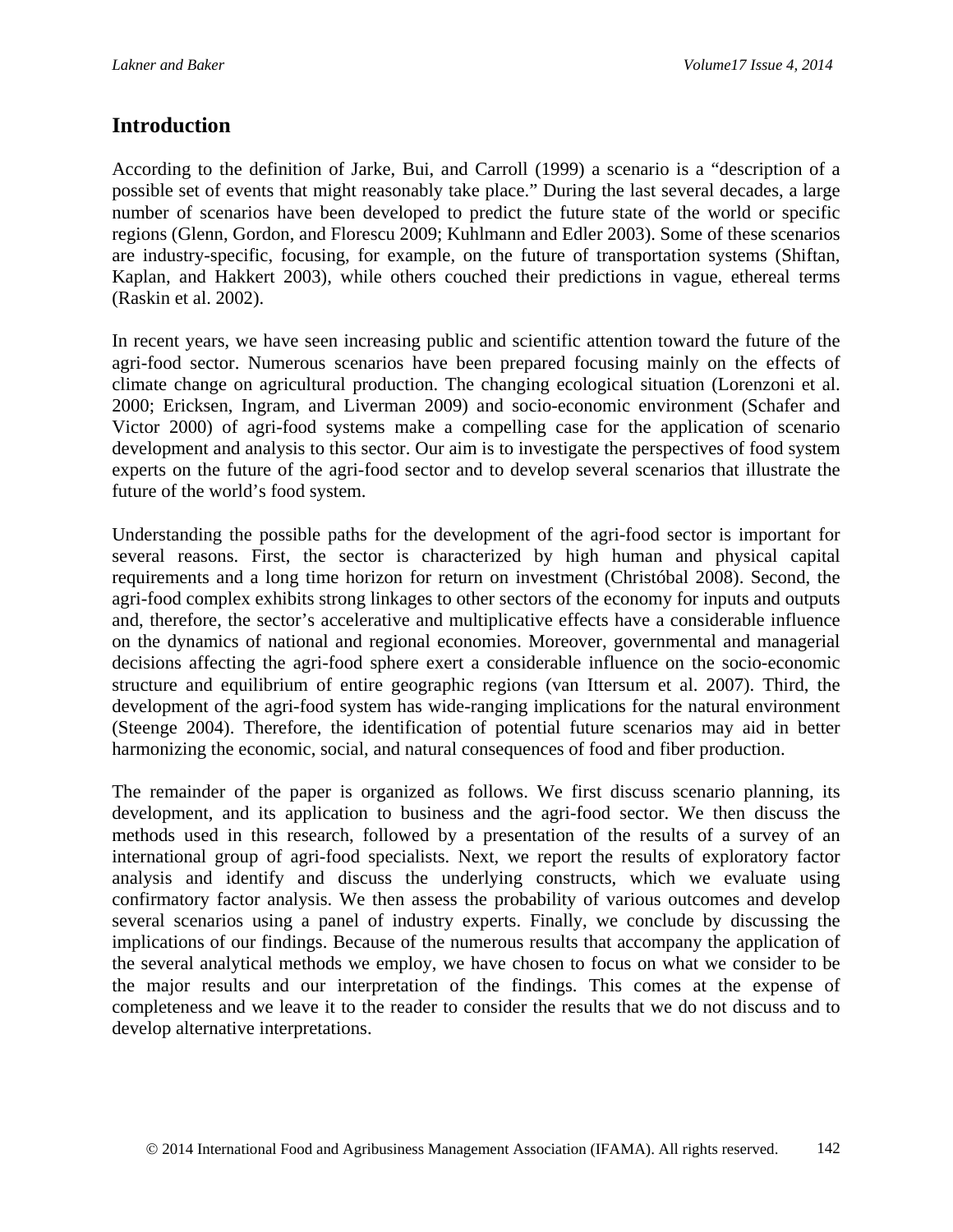### **Scenario Planning**

Modern scenario planning may be traced to the first years of the Cold War era (Nye 1994). Herman Kahn (1960) is generally credited with developing the methods for scenario development while working at Rand Corporation for the U.S. military (Fahey and Randall 1998). Kahn employed the term "scenario" to describe future states in relation to the possibility of thermonuclear war.

The 1970s saw the application of scenario planning to the world of business. Pierre Wack, an executive with Royal Dutch/Shell developed "scenario planning" to create scenarios that did not rely on forecasts that assumed "tomorrow's world will look much like today's" but rather considered the possibility of a major change in the business environment (Wack 1985). His work at Royal Dutch/Shell is credited with helping the company prepare for the energy crisis of 1973.

Huss and Honton (1987) argue that the value of scenario planning is in providing a tool for the forecasting of long range, complex, and highly uncertain business environments. Wilkinson and Eidinow (2008) add that scenario planning aids decision-makers in identifying uncertainties and their potential effects so that they can formulate appropriate responses. In recent years, scenario planning has been studied and used by academia, business, consultants, policymakers, governments, and NGOs in a variety of contexts and many authors have published on the subject, including Godet and Roubelat (1994), Schoemaker (1995), Phelps et al. (2001), and Mietzner and Reger (2005), to name a few.

### **Global Food System Projections**

McCalla and Revoredo (2010) note that there have been at least 30 quantitative studies projecting the global supply and demand for food. This number has grown over the last several years and the number of studies that forecast various elements of the food system is extremely large when we consider research that is more narrowly focused on individual elements of the global food system. For the purpose of this literature review, we have chosen to focus on those studies that make future projections of key elements of the global food system, such as energy, water, and the global supply and demand for food, regardless of whether the scenario analysis method was used. We do so in order to provide a robust view of the projections using various forecasting techniques. Some of the more comprehensive studies in the categories of natural resources, climate change, and global food supply and demand are discussed below. Given the thousands of forecasting studies that have been published on the future of the global food system, this literature review is necessarily a small sample of the published works.

#### *Natural Resources*

Land. Many of the published studies focusing on natural resources address a single resource, such as land, energy, or water. Land use studies typically address the multiple demands for land, including urban, crop and pasture, forestry, and conservation uses. Lambin and Meyfroidt (2011) note that land is becoming increasingly scarce due to urbanization, greater demand for cropland, and deforestation. They estimate that the current land reserve could be exhausted by 2050. Seto et al. (2011) estimated that urban land cover will increase from  $430,000 \text{ km}^2$  to  $12,568,000 \text{ km}^2$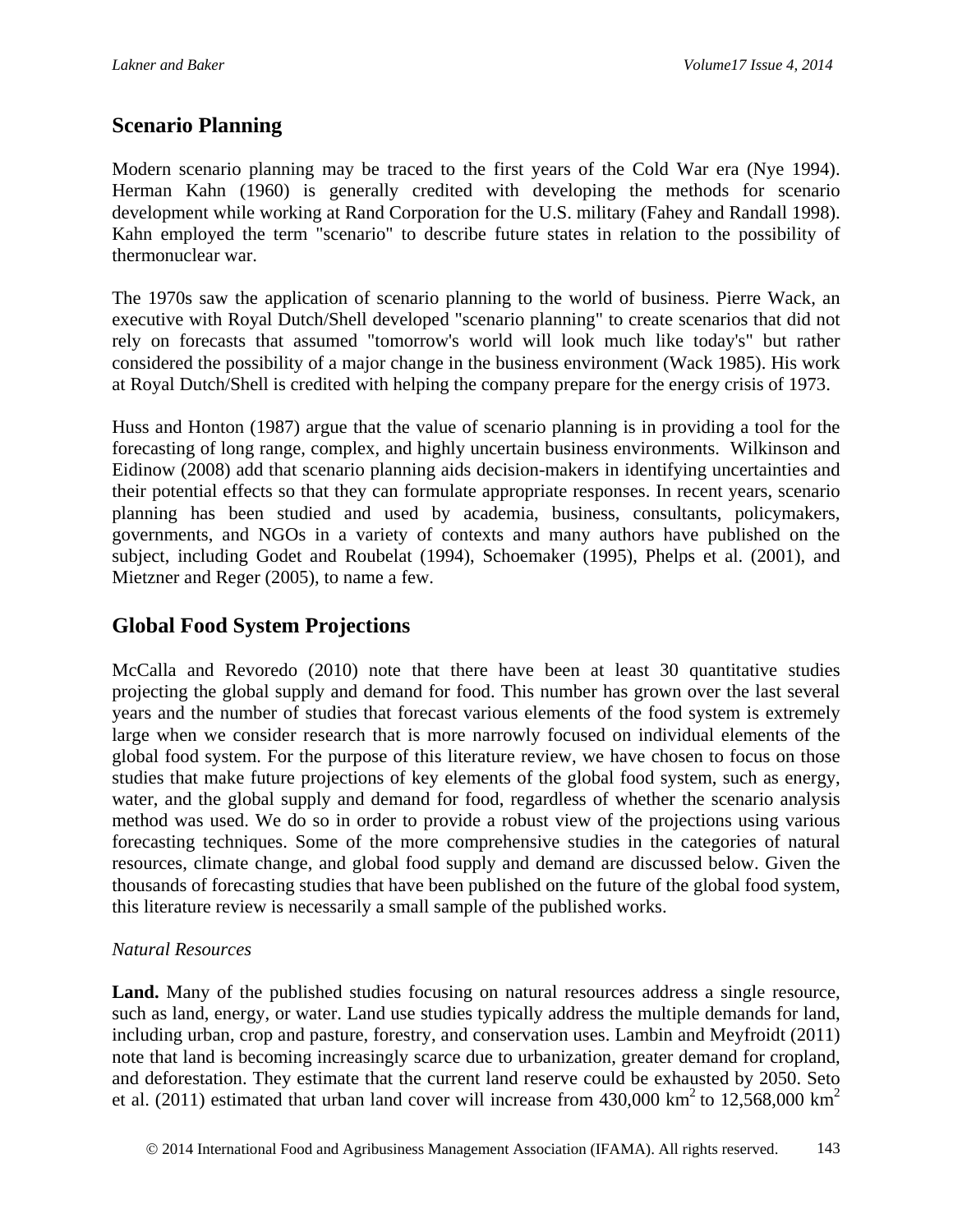with the most likely estimate of  $1,527,000 \text{ km}^2$ . They note that increased urban development will put millions of people at risk to the effects of climate change and challenge conservation efforts. Increased urbanization and the increasing scarcity of land available for agricultural uses were common themes in many of these studies.

**Water.** As with land, there is general agreement in the literature that water will be an increasingly scarce resource. Alcamo, Flörke, and Märker (2007) estimate that water stress will increase in approximately two-thirds of the world's total river basin area, with increasing stress being largely attributable to greater water withdrawals. Hejazi et al. (2014) develop socioeconomic scenarios to evaluate future water demand. They develop six scenarios, with names such as, "Collapse," Muddling Through," and "Social Conservatism," They conclude that water is likely to be a limiting factor in the future with an increased reliance on groundwater, water reuse, and desalinization. Veolia Water (2013) estimates that 36% of the global population currently lives in water-scarce regions and that 39% of global grain production is not sustainable with regards to water use. They estimate that a "business as usual" approach could put 52% of the world population and 49% of grain production at risk of having insufficient water.

**Energy.** Studies that examined energy tended to focus on either energy as an input to agriculture (e.g. fuel or fertilizer) or as an output (e.g. ethanol or biodiesel). For example, Frei et al. (2013) developed two scenarios focusing on energy production and use through 2050. The "Jazz" scenario foresees a world driven by consumer demand, affordability, and quality with multinational companies and price conscious consumers being the major players. Investments in nuclear energy and large hydro energy projects would be limited but there would be better access to unconventional resources. The "Symphony" scenario foresees an emphasis on sustainability and energy security with governments taking the lead role. Neither of the scenarios developed by the World Energy Council foresee a world where biomass utilization shows significant growth. Several studies examined the production of biofuels as a driver of agricultural prices. One study (USDA, ERS 2008) found that biofuel production led to short-term increases in food commodity prices, but that global demand would be the primary contributor to long-term increases in commodity prices. Both Ajanovic and Haas (2010) and Zhang and Wei (2010) found no substantial relationship between the production of biofuels and long-term price increases in commodity prices.

#### *Climate Change*

Publications addressing climate change as well as those addressing climate change and agriculture number in the thousands. Probably the most widely cited research on climate change and its impact is the Intergovernmental Panel on Climate Change (IPCC). In a 2007 report, the IPCC predicted that global average temperatures will increase by  $2^{0}C$  to  $4^{0}C$ , that close to a third of global coastal wetlands will be in danger of being submerged, and that millions of people are likely to face food and water shortages. Parry et al. (2004) estimates climate change will be responsible for placing 30 million to 220 million people at risk of hunger without taking into account the effect of  $CO_2$  fertilization. When the  $CO_2$  fertilization effect is considered, the risk falls to between 12 million and 20 million people. Rosenzweig and Parry (1994) argue that a more nuanced approach is needed to consider the effects of climate change on specific regions and countries. They predict that disparities between the productive capacity of the developed and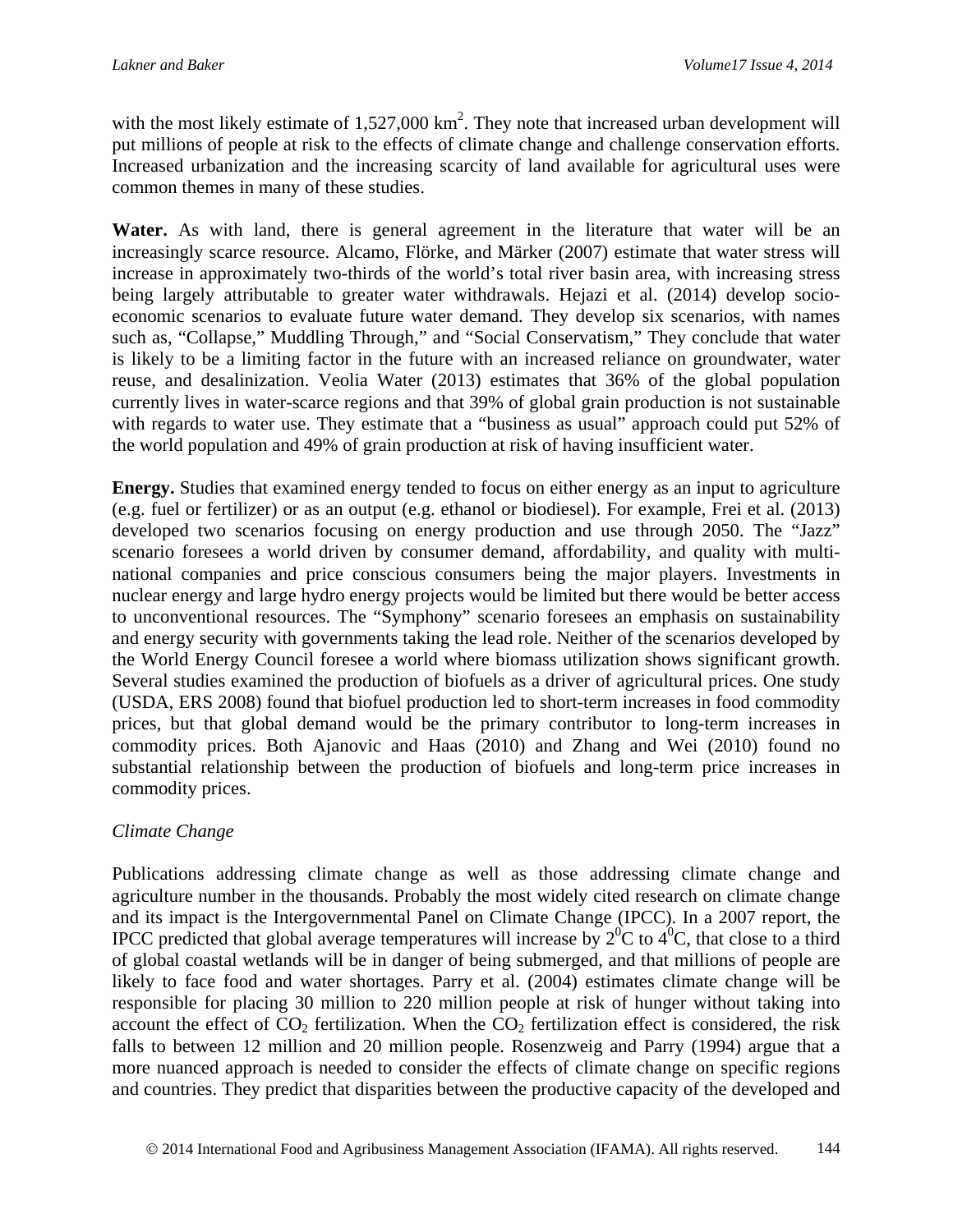developing world will increase with climate change. Fischer et al. (2005) find that total cereal production will not be greatly impacted by climate change at the global level, but that there will be differential impacts on cereal production and hunger in various regions of the world with the tropical semi-arid regions and developing countries suffering the greatest decreases.

### *Global Food Supply and Demand*

Research on the global supply and demand for food typically addresses factors such as population, agricultural production, food prices, calorie consumption, and malnutrition. Several comprehensive studies, including some that employ scenario analysis, are described here to provide some perspective on the breadth of the various global food system analyses. Chen and Kates (1994) examine factors including the number of undernourished people, population, dietary changes, income distribution, relative poverty, and economic integration. They develop scenarios for 2060 including "Food Secure" and "Basic Linked System," as well as 12 climate change scenarios. The European Commission (2012) developed scenarios for Europe that addressed population demographics, renewable energy use, world population, food prices and malnutrition. The scenarios were entitled, "Nobody cares: Standstill in EU Integration," "Fragmented Europe - EU under Threat," and "EU Renaissance." Nelson et al. (2010) developed three scenarios for 2050, "Optimistic," "Baseline," and "Pessimistic," that included population, GDP growth, price changes for maize, wheat, and rice, and child malnutrition. Pinstrup-Andersen et al. (1999) forecast demand for food, cereals, and meat, cereal imports, food prices, and malnutrition of children under five years of age for both developing and developed countries in 2030. The Institute for the Future (2011) developed four scenarios, for 2030 labeled, "Growth," "Constraint," "Collapse," " and "Transformation." They focus on issues such as calorie consumption, the food supply chain, food scarcity, and technology. Hoogwijk (2003) developed three scenarios based on the type of diet with scenarios called "Vegetarian Diet," "Moderate Diet," and "Affluent Diet."

We cannot readily summarize the findings of the various studies, particularly those involving scenario analysis, as they do not lend themselves to calculating averages or even ranges. Rather, it is insightful to view the way that the authors characterize the future states and the factors that they include in the analyses. Many of the scenarios focus on whether the system will be in balance or out of control. Others describe the positive or negative nature of the outcomes. Still others characterize the systems by describing key characteristics that describe key features, such as the type of diet that might predominate. It is also insightful to look at the variables included in the studies. Many of the variables, such as those mentioned above, including populations agricultural production, food prices, calorie consumption, and malnutrition appear in numerous studies. However, other factors, such as water availability, dietary components, system of economic organization, and energy and other agricultural inputs, appear in relatively few studies. Of course, the real value of scenario development lies not in looking at the outcomes, but in understanding the complete story that the scenario describes, how the various factors influence the outcomes, and particularly how the factors work together, often leading to an outcome that may be far different than could be envisioned by examining the impact of any individual factor. McCalla and Revoredo (2001) argue that, notwithstanding the inaccuracies of forecasts, the models have been able to focus the attention of policy makers on major issues that need attention.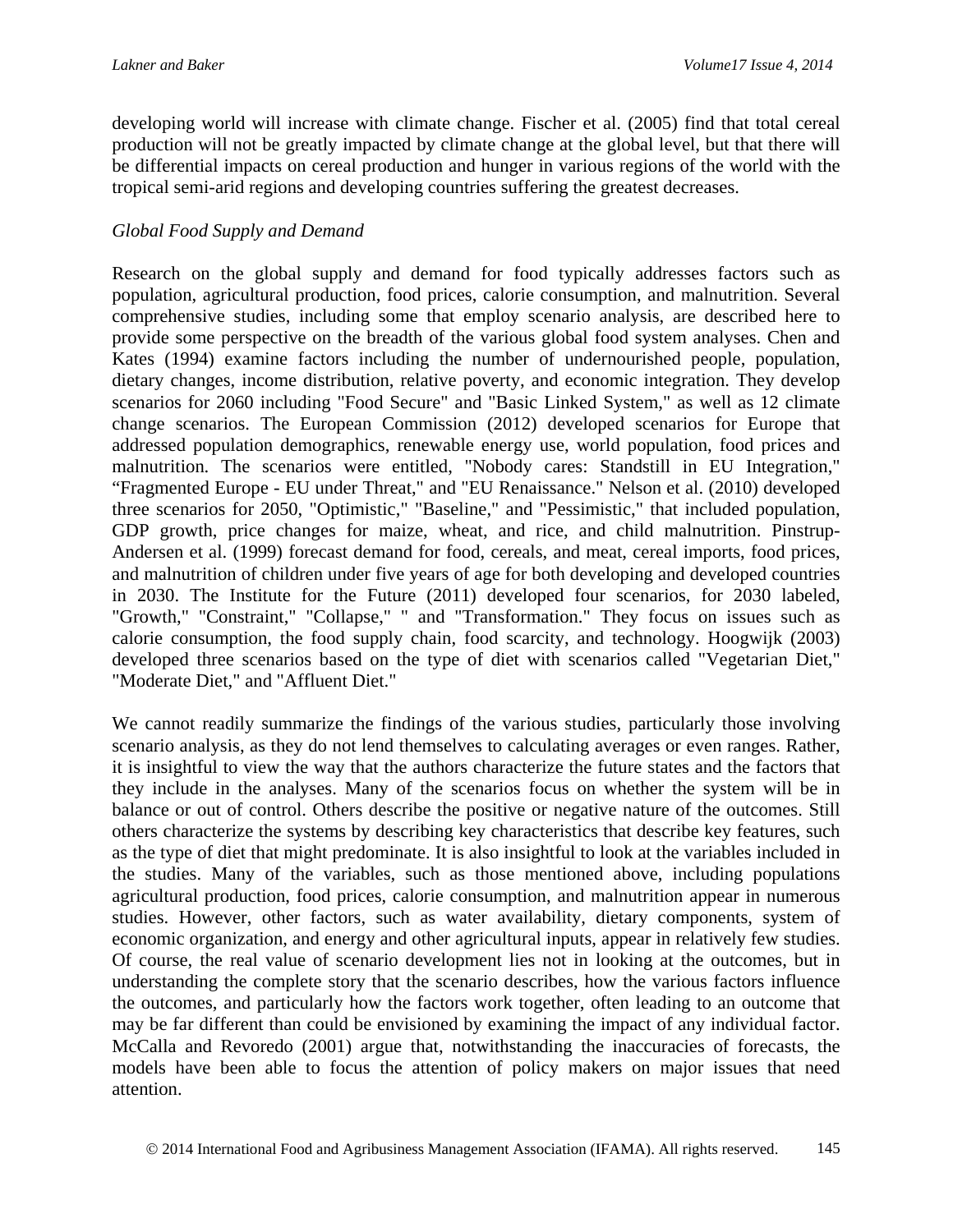### **Methods**

In this study, we drew on several different research methods that have been widely applied in management research and forecasting to develop the scenarios and associated probabilities. The methods employed reflect the specific research objectives as well as practical limitations such as securing access to and commitment from agribusiness experts. Ideas regarding possible future states were generated using the brainstorming technique (Osborn 1963). These ideas were then screened by a small group of experts based on the significance and relevance of the items so as to achieve a manageable number of potential future states. To evaluate the probability of the prospective future states, we employed expert probability estimation, as discussed by Hogarth (1975), with two large groups of experts. The future state probabilities were then analyzed to identify the underlying constructs using exploratory factor analysis and confirmatory factor analysis, methods commonly employed in management research (Scandura and Williams 2000). Scenarios were generated utilizing the consensus probability assessments of experts and employing the Smic-Prob-Expert cross-impact analysis tool, so as to combine the favorable aspects of qualitative and quantitative research methods as recommended by Godet (2000). The research process is summarized in Figure 1 and detailed in the following paragraphs.



**Figure 1.** Research process flow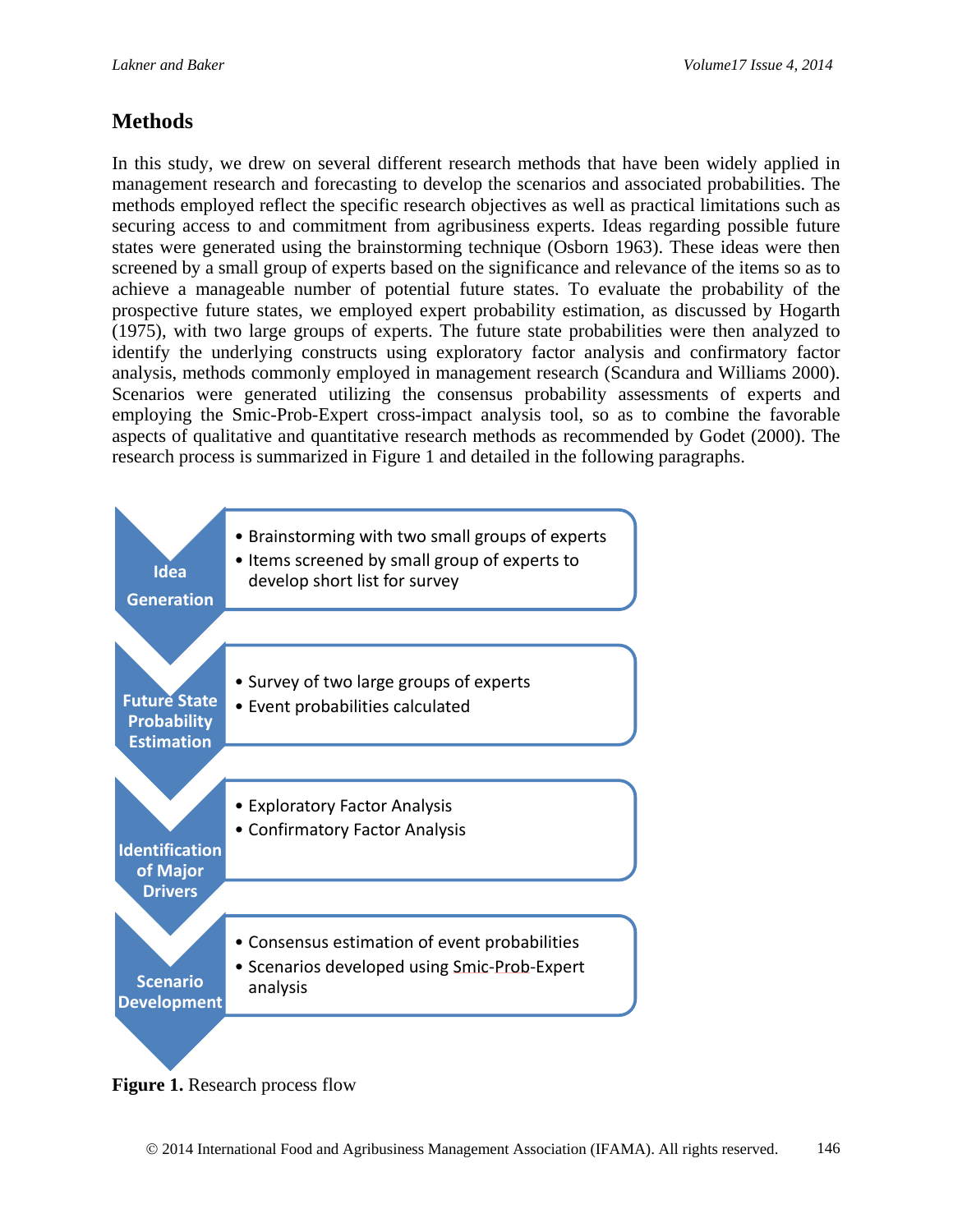In order to generate reasonable and realistic scenarios, we began with a combination of a directquestion survey and an expert-based, scenario-analysis process whereby we utilized the expertise of large and small groups of industry specialists. We employed a typology of scenarios as described by van Notten et al. (2003), who identified 14 scenario types and characteristic choices associated with each type of scenario (Table 1). The characteristic choice employed in this study is highlighted in bold.

| <b>Overarching Themes</b>  | <b>Scenario</b> | <b>Characteristic Choice*</b>                                     |
|----------------------------|-----------------|-------------------------------------------------------------------|
|                            | <b>Type</b>     |                                                                   |
| A. Project Goal:           | I               | Inclusion of norms: descriptive vs. normative                     |
| Exploration vs.            | $\rm II$        | Vantage point: forecasting vs. backcasting                        |
| <b>Decision Support</b>    | Ш               | Subject: issue-based, area-based, or institution-based            |
|                            | IV              | Time scale: long-term vs. short-term                              |
|                            | V               | Spatial scale: global/supranational vs. national/local            |
| <b>B. Process Design:</b>  | VI              | Data: qualitative vs. quantitative                                |
| Intuitive vs. Formal       | VII             | Method of data collection: <b>participatory</b> vs. desk research |
|                            | VIII            | Resources: extensive vs. limited                                  |
|                            | IX              | Institutional conditions: open vs. constrained                    |
| <b>C. Scenario Content</b> | X               | Temporal nature: clean vs. snapshot                               |
| Complex vs. Simple         | ХI              | Variables: heterogeneous vs. homogenous                           |
|                            | XII             | Dynamics: peripheral vs. trend                                    |
|                            | XIII            | Level of deviation: alternative vs. conventional                  |
|                            | XIV             | Level of integration: high vs. low                                |

**Table 1.** Scenario-analysis characteristic descriptions

**Source:** van Notten et al. (2003).

**Note.** Boldface type indicates the type of scenario used in this study.

We began the process of identifying possible future states for the agri-food system by holding two brain-storming sessions with industry experts. Participants were encouraged to suggest trends without discussion or criticism. Nine experts participated in the first session and 10 in the second. The first session was held in an agricultural region, Dusnok, Hungary, with support from the Regional Agricultural Chamber. The nine participants included six farmers, two owners of medium-sized food processing companies, and one representative from a nation-wide inputtrading organization. Seven of the participants had degrees in higher education and four had substantial international experience. The second session was held at Corvinus University of Budapest in Budapest, Hungary. The participants included three representatives from mediumsized food processing companies (two were owners), three representatives from the Hungarian Ministry of Rural Development, and four agricultural researchers. Four of these participants were members of the Hungarian Association of Food Science and Technology, a scientific NGO.

The brainstorming sessions led to a total of 63 different ideas concerning the future development of the agri-food chain. This large number of items required consolidation so that a manageable number of potential events could be presented to the expert panels for evaluation. As a guideline we used the findings of Parenté and Andersen-Parenté (1987) who suggest that when using the Delphi-method, the upper limit of items that can be reasonably processed is 25.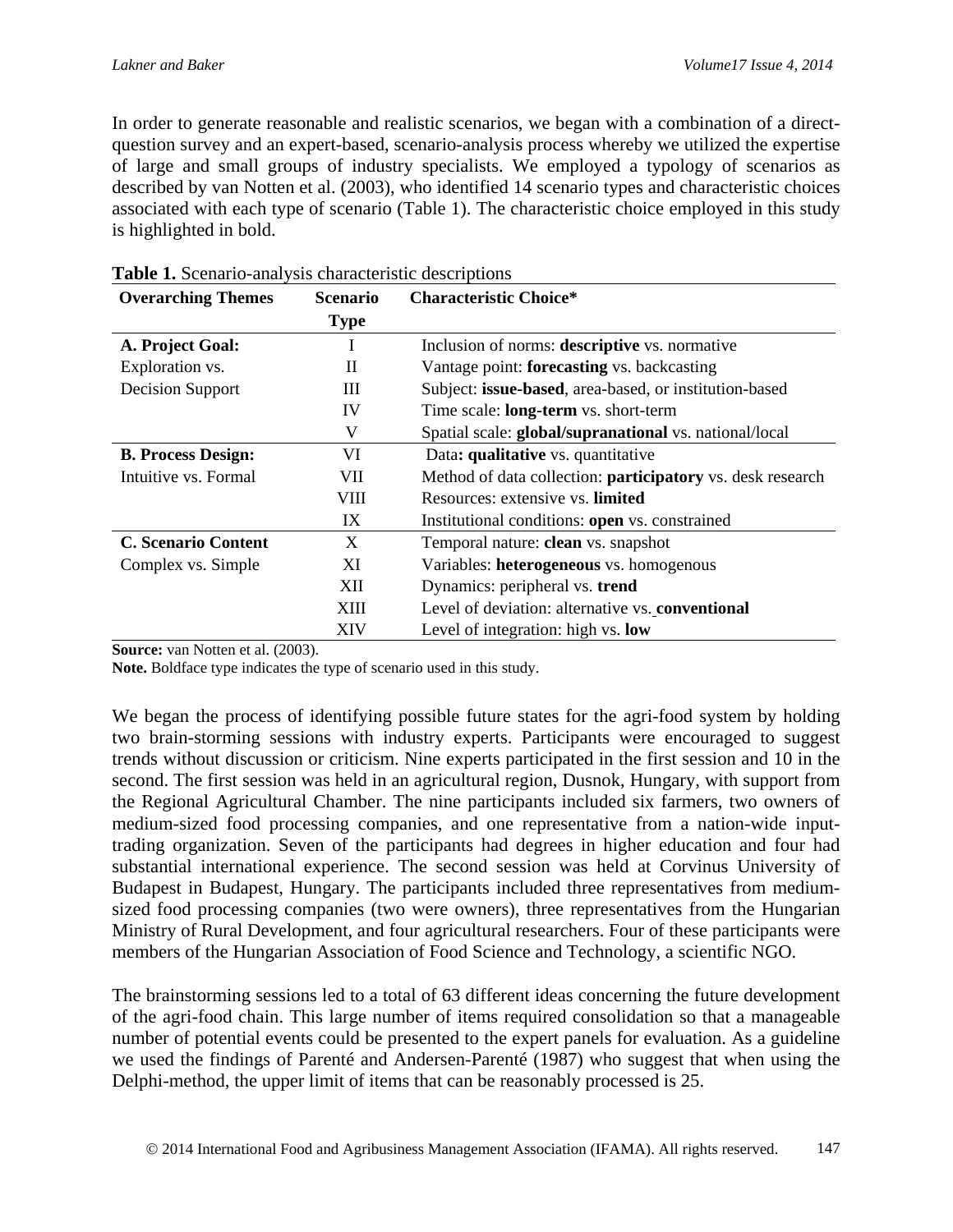Three experts evaluated each of the 63 statements based on three criteria: global character, importance and relevance from the point of view of food industry, and specificity from the point of view of the actual research. One expert was a professor emeritus from Serbia with considerable international experience gained as a consultant for FAO and UNIDO. Another expert was been an international lawyer from Nigeria, with considerable experience in the field of rural development in northern (Sub-Saharan) Nigeria. The third expert was a professor at Corvinus University of Budapest and an expert in food security and the impact of climate change on agriculture.

The process of reducing the number of statements resulted in the initial elimination of 27 statements. Seven statements were eliminated because they reflected processes of local importance, three were eliminated because they were unimportant from a practical perspective, another three were omitted because they were irrelevant from the point of view of the development of the agri-food sector, and fourteen were eliminated because they did not reflect directly on the development of agri-food sector. The remaining 36 statements were reformulated and consolidated into 20 future state statements.

The final version of the questionnaire was prepared with the assistance of nine members of the Program Planning Committee of  $19<sup>th</sup>$  Annual World Forum and Symposium of the International Conference of the International Food and Agribusiness Management Association (IFAMA). This committee had a broad representation of international experts from many different fields, was geographically diverse, and included members from both industry and academia.

Respondents were asked to estimate the probability of occurrence of the 20 different states using a seven-point probability scale. The scale described the probability of an event occurring as 0% to 5%, 6 to 20%, 21 to 40%, 41% to 60%, 61 to 80%, 81 to 95%, and 96 to 100%. The sevenpoint scale was utilized in order to simplify the task for respondents and maximize the response rate. To avoid the possibility of bias based on the order in which the possible events were presented, the order was determined by a random-number generator.

The sample was drawn from two sources. All registered participants of the annual IFAMA conference (Budapest, June 2009) received the questionnaire by e-mail via the IFAMA office. Experts from Central Europe were selected from participants in several scientific conferences held during the period of February to May 2009 in Hungary, Romania, and Serbia. The meetings included the 4th International Conference for Rural and Agricultural Development, at Debrecen University, Debrecen, Hungary and preparatory meetings of the Techfood project "Solutions and Interventions for the Technological Transfer and the Innovation of the Agro-food Sector in South East Regions" held at the Bucharest Academy of Economic Studies, Bucharest, Romania as well as the Faculty of Agriculture at Belgrade University and Serbian Scientific Research Institute of Economic Sciences, both in Belgrade, Serbia.

IFAMA members and Central European experts were sent 350 and 280 questionnaires, respectively. The IFAMA group completed 109 questionnaires and the Central European group returned 97 questionnaires for response rates of 31% and 35%, respectively. The geographic distribution of all 206 respondents is summarized in Table 2.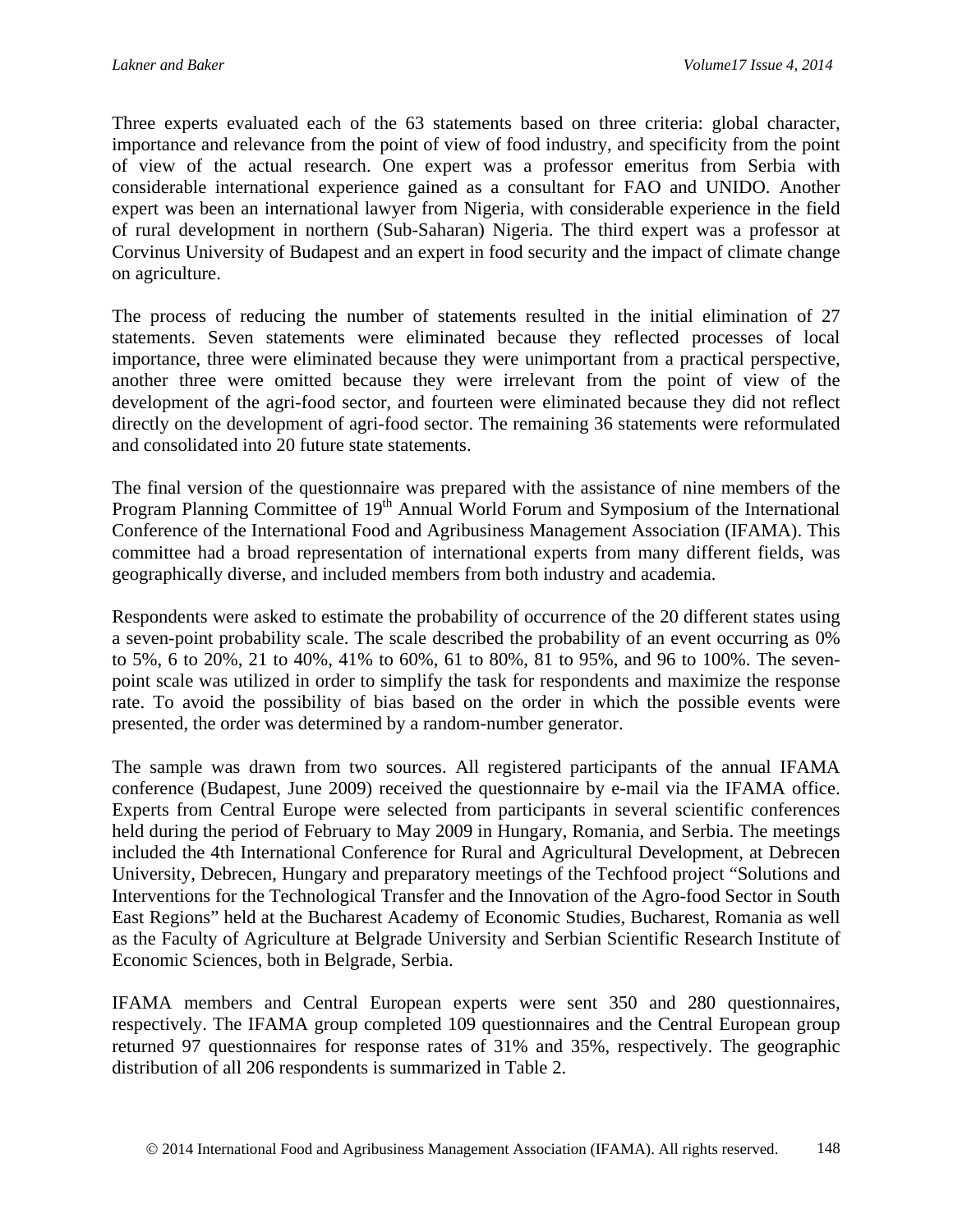The data from the 206 observations were recorded and summary statistics were calculated. This provided a perspective on the raw probabilities of future states as viewed by the expert panels and served as input into the next stages of the scenario development process.

**Table 2.** Geographic distribution of respondents

| <b>International Specialists</b>    |     |
|-------------------------------------|-----|
| North-America                       | 51  |
| South and Central America           | 22  |
| European Union                      | 22  |
| South Africa, Australia, India      | 14  |
| Total                               | 109 |
| <b>Central-European Specialists</b> |     |
| (non-IFAMA members)                 |     |
| Hungary                             | 67  |
| Serbia                              |     |
| Ukraine                             | 9   |
| Romania                             | 13  |
| Total                               |     |
| <b>Grand</b> total                  |     |

The next step was to use exploratory factor analysis to identify the underlying constructs associated with the relatively large number of future states. Exploratory factor analysis is typically used to identify latent constructs in data matrices with correlated variables (Floyd and Keith 1995). This eigenvector–based, multivariate analysis is a theoretically optimal, linear scheme (in terms of least, mean-square error) for compressing a set of high dimensional vectors into a set of lower dimensional vectors. Factor analysis is based on a correlation and covariance matrix and assumes that the observed variables are measured continuously, are distributed normally, and that the associations among indicators are linear. Because our expert responses were measured on an interval scale, we used the Categorical Principal Component Analysis (CATPCA) method to analyze the data (Linting et al. 2007). Based on CATPCA output there appeared to be some underlying factors, also known as background or latent variables, that were not measured directly and which may have served as the basis for respondents' expectations.

We used the CATPCA results to establish the relationship between the directly observed and latent variables by constructing a model of key agri-food chain events and future states that we tested using confirmatory factor analysis. This combination of exploratory and confirmatory factor analysis is consistent with the general logic behind the application of different types of factor analysis, reflecting the inherent, successive approximation commonly used with these methods (Schriesheim and Eienach 1995; Anderson and Gerbing 1988). In contrast to exploratory factor analysis or principal component analysis, where all loadings are free to vary, confirmatory analysis tests hypotheses relative to theoretical underpinnings. This analysis can include both directly measurable and latent variables using the CATPCA as input.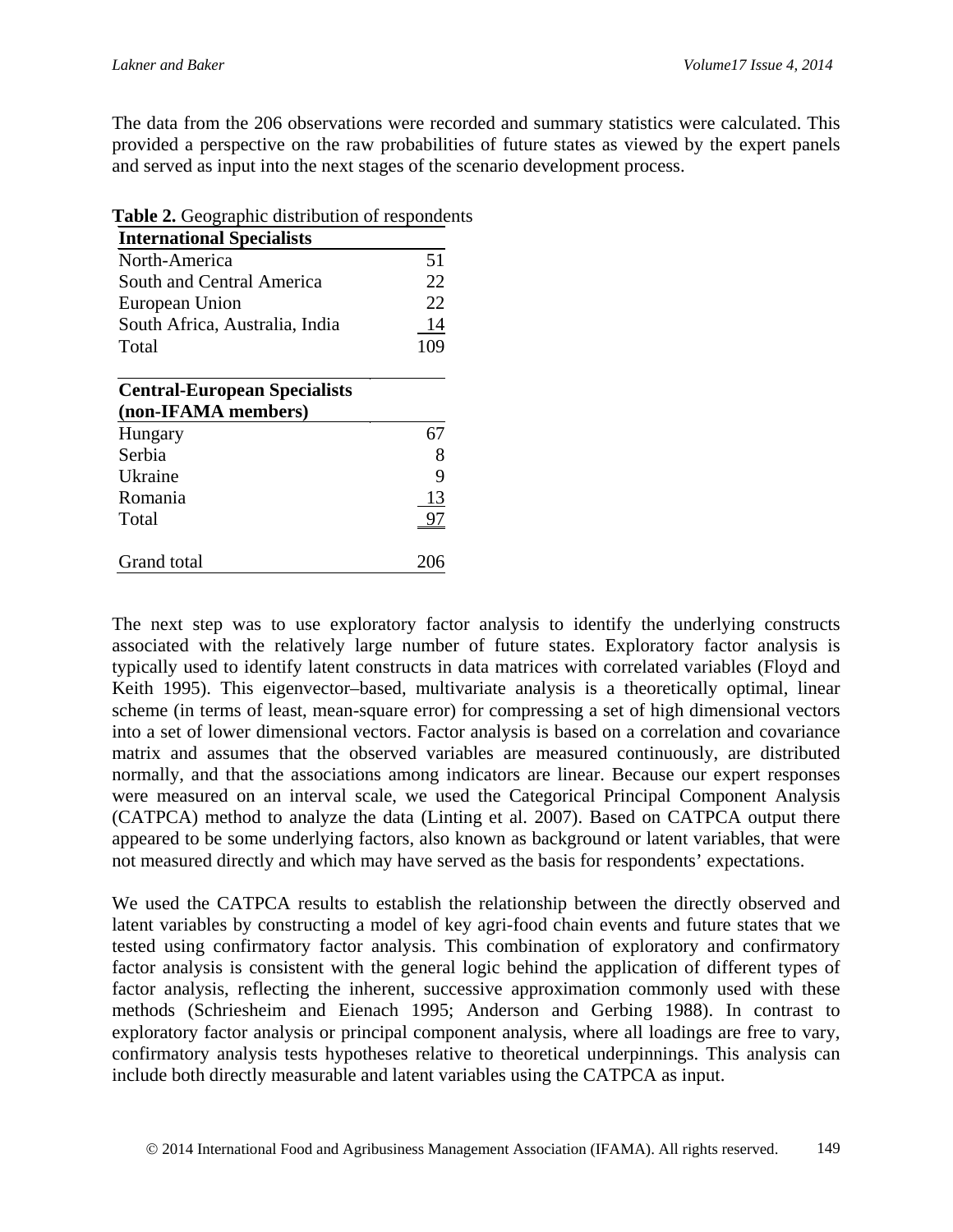In the next phase of the analysis, we used the results of both the exploratory and confirmatory factor analyses to identify the most important future agri-food sector events, which we have labeled as outcomes. Scenarios were developed based on the estimation by a group of experts of the probability that the various outcomes would occur. While a simple questioning of the experts on the probability of the occurrence of future events would be the simplest method, such a process would imply that each event is independent of other events. To properly account for the interrelationships between events, it was necessary to use a method that accounts for the crossimpacts of different processes.

Several algorithms have been developed to account for the effect of one event on another. The goal of these cross–impact algorithms is the manipulation and harmonization of probability estimates (Cho and Kwon 2004). We chose the Smic-Prob-Expert cross-impact analysis tool, developed by team a team led by Michael Godet (Godet and Roubelat 1996; Bradfield et al. 2002). Duperrin and Godet (1975) state, "in practice, the opinions given in response to certain specific questions about non-independent events disclose some degree of inconsistency with the overall opinion (which is implicit although not expressed), revealed by the answers given to all the other questions." These primary opinions must be corrected, is such a way as to conform to various constraints. The mathematical foundations of the Smic-Prob-Expert method used in estimating the probability of the various scenarios are presented in Appendix A.

The Smic-Prob-Expert software is capable of generating a hierarchical rank of scenarios, based on their probabilities. The input for the analysis includes three components, a vector of *a priori* estimations of the probability of the different outcomes and two square matrices. The first matrix contains the experts' estimation of the pairwise probability of the co-occurrence of events. The second matrix contains the estimated probabilities of the occurrence of processes in pairwise form, should the other process in the pair not occur.

Developing the input matrices for Smic-Prob-Expert analysis turned out to be extremely complicated. Originally, a Delphi–type questioning of experts had been planned. However, even after two rounds of the questioning there were still considerable differences. Subsequently, a two-hour workshop was organized in July, 2009. Six experts, a moderator, and one of the authors of this article participated in the workshop. All of the experts had at least ten years of international experience in agri-food research in a variety of geographical locations, under different socio-cultural conditions (Africa, China, Serbia, Northern Cyprus, and Hungary). The outcome probabilities were estimated by consensus and the probabilities were then used to develop the scenarios and their probability of occurrence.

Several limitations should be considered in interpreting the results discussed in the following section. First, the input for the scenarios, starting with the identification of the future state variables and ending with the estimates of the conditional probabilities of the outcomes, was subject to the judgments of the chosen experts. The various panels of experts were selected to ensure that the chosen experts had ample expertise across a broad range of issues affecting the global food system. Nevertheless, a disproportionate number of experts were from Central Europe. It is also important to acknowledge that, as with any research, the interpretation of the results will be subject to the perspective of the writer. We, therefore, encourage the reader to view the results in that light and form his or her own opinion on what the findings mean.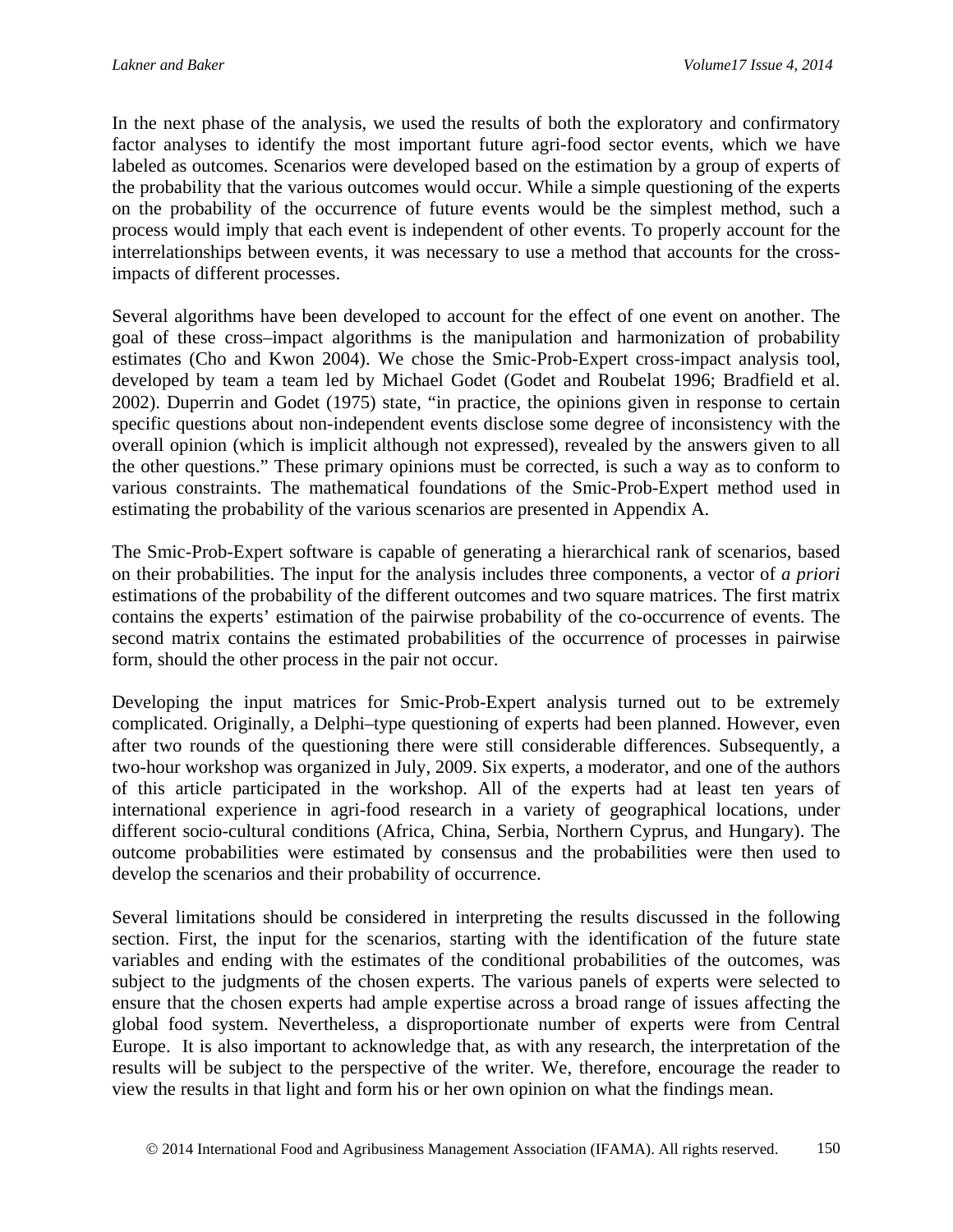## **Results**

### *Descriptive Analysis*

In the first phase of the research, we attempted to characterize respondents' evaluation of the probability of the various events regarding the future state of the agri-food sector. In some cases response patterns could be described by Erlang or lognormal functions, but in most cases the distributions did not fit any common probability density functions.

In analyzing the responses, it became obvious that many of respondents believed that the agrifood complex will face significant new challenges over the coming decades (Table 3). For example, both groups believed that as a consequence of global warming, water will become one of the most important limiting production factors. The Central-European experts assigned a somewhat higher probability to this event than did the IFAMA group perhaps because they have observed decreasing precipitation and many different adverse climate predictions possibly foreshadowing the increased frequency of severe droughts (Arnella 1999; Bartholy, Pongracz, and Gelybo 2007).

There was good agreement that we should expect increasing energy prices and the internalization of environmental externalities. This prediction is in line with the majority of forecasts from other sources (Yergin 2006). More than half of respondents also predicted a further increase in food imports by China and India. This reflects the generally accepted view that incomes will continue to rise in these countries and result in shifting patterns of trade in food and agricultural products (Kaplinsky 2006; USDA, ERS 2008). At the same time, the majority of respondents attached a low probability to finding a solution to the global malnutrition problem and for a decrease in the prices of agricultural commodities. These rather pessimistic expectations support the opinions of other experts who argue that if no corrective action is taken, the target set by the World Food Summit in 1996 (halving the number of undernourished people by 2015) will not be met (Rosegrandt and Cline 2003). Based on these predictions, we may anticipate an agri-food sector that will play an even more important role in the world economy in the decades to come. The threat of global warming, increasing food demand in emerging economies, and the continuing need for food aid for the world's poorest countries highlight the significance of preserving the productive capacity of world food system.

Another important future tendency, as viewed by our expert respondents, will be the challenge of meeting the demands of diverse consumer segments. This phenomenon will manifest itself in increasing interest in organic products and tailor-made nutritional products. Moreover, a growing demand for locally produced foods may be expected.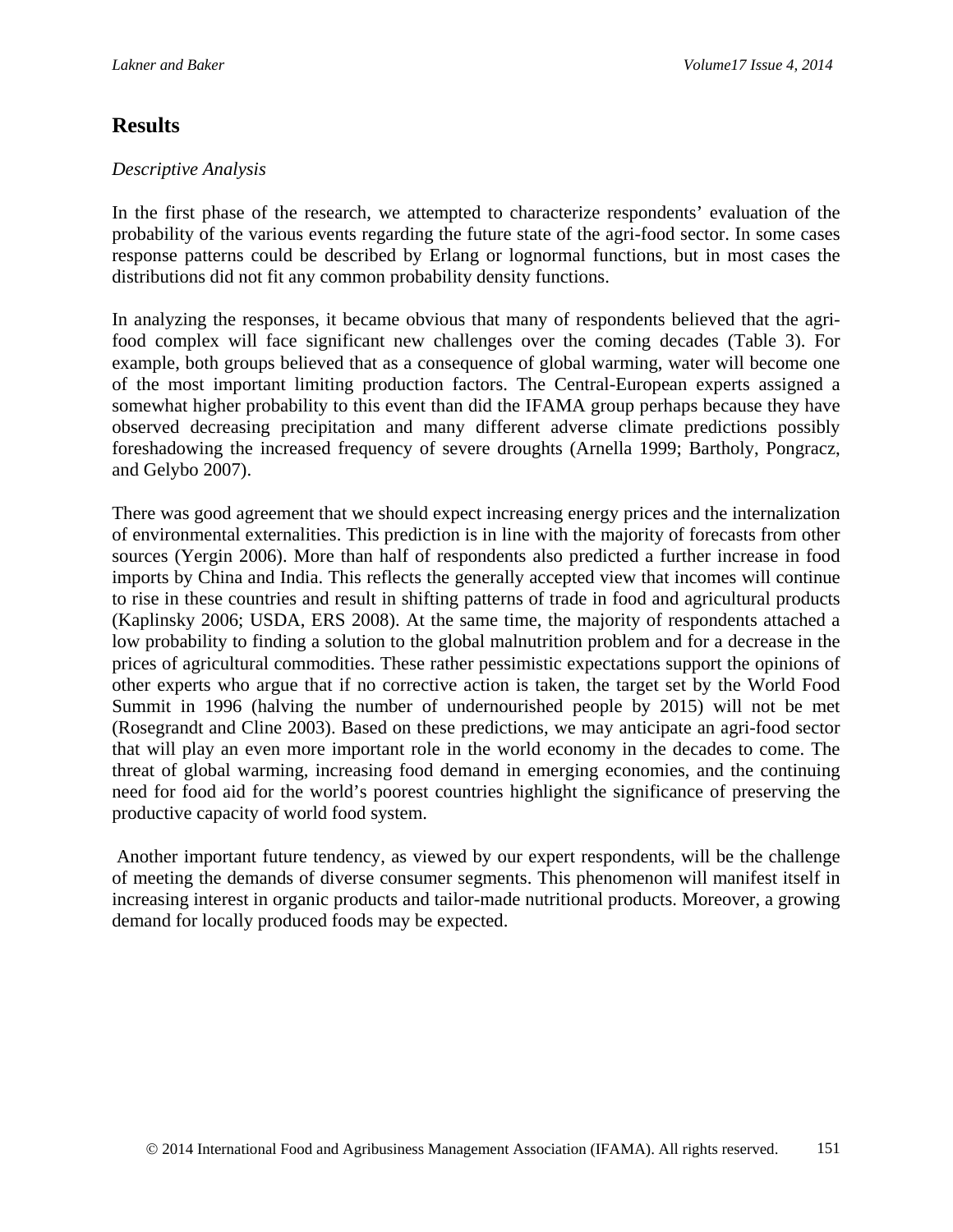#### **Future State Variables International Experts (percent) Experts (percent) Central-European**  1. Water becomes a limiting factor of production-output (WATER)\* 82.8 94.5 2. Increasing interest in bio-products (BIOPROD)\* 72.8 60.3 3. Increasing energy prices and environmental taxes considerably increase prices of food produced in distant regions (FOODPRICE) 72.4 69.8 4. Increasing interest in specific, tailor-made nutrition, supported by the latest methods of medical science (NUTRIFOODS) 68.7 66.2 5. Increasing trust in locally produced food products (TRUSTLOCAL) 68.6 69.7 6. Increased agricultural and food import in China and India (EMKTS) 68.4 64.2 7. General proliferation of genetically modified agricultural products globally (GM) 67.8 72.1 8. Increasing role of bio-mass in energy production (BIOMASS) 67.4 69.8 9. Further concentration of agricultural production (AGRCONC) 64.7 68.9 10. Increasing urbanization, some regions lose their population even in developed states (URBAN) 63.6 61.6 11. Further and increasing migration from third world to the developed states (MIGRATE)\* 59.7 72.8 12. Increasing threat of agri and food terrorist attacks (BIOTERROR) 58.8 64.5 13. Increasing trust in biotechnology (ACCEPTGM)\* 58.7 65.6 14. Drastic decreases in the number of small-scale, family-owned retail shops (TRADECONC) 54.4 58.8 15. Global warming considerably decreases production potential (LOWOUTPUT)\* 53.4 68.4 16. Many high-tech agri production parks near big metropolitan areas (Metropolitan Agriculture) (METROPAGR) 38.7 36.8 17. Increased influence of religion and traditions on eating habits (TRAD) 23.2 25.4 18. Concentration of food production will narrow to 30-40 firms producing the overwhelming majority of the world's food (FOODCONC)\* 18.6 29.4 19. The number of malnourished people decreases to at least onequarter of the current number (MALNUTR) 17.6 16.8 20. Real price of agricultural commodities will decrease considerably (PRICEDECR) 15.1 16.7

#### **Table 3.** Experts' assessments of the probability of future state events through 2030

**Note.** The probabilities were calculated by replacing the interval ranges with mid-point values and multiplying each value by the number of experts who selected each probability range. An asterisk (\*) indicates a statistically significant difference between the two groups based on the results of the Mann-Whitney test.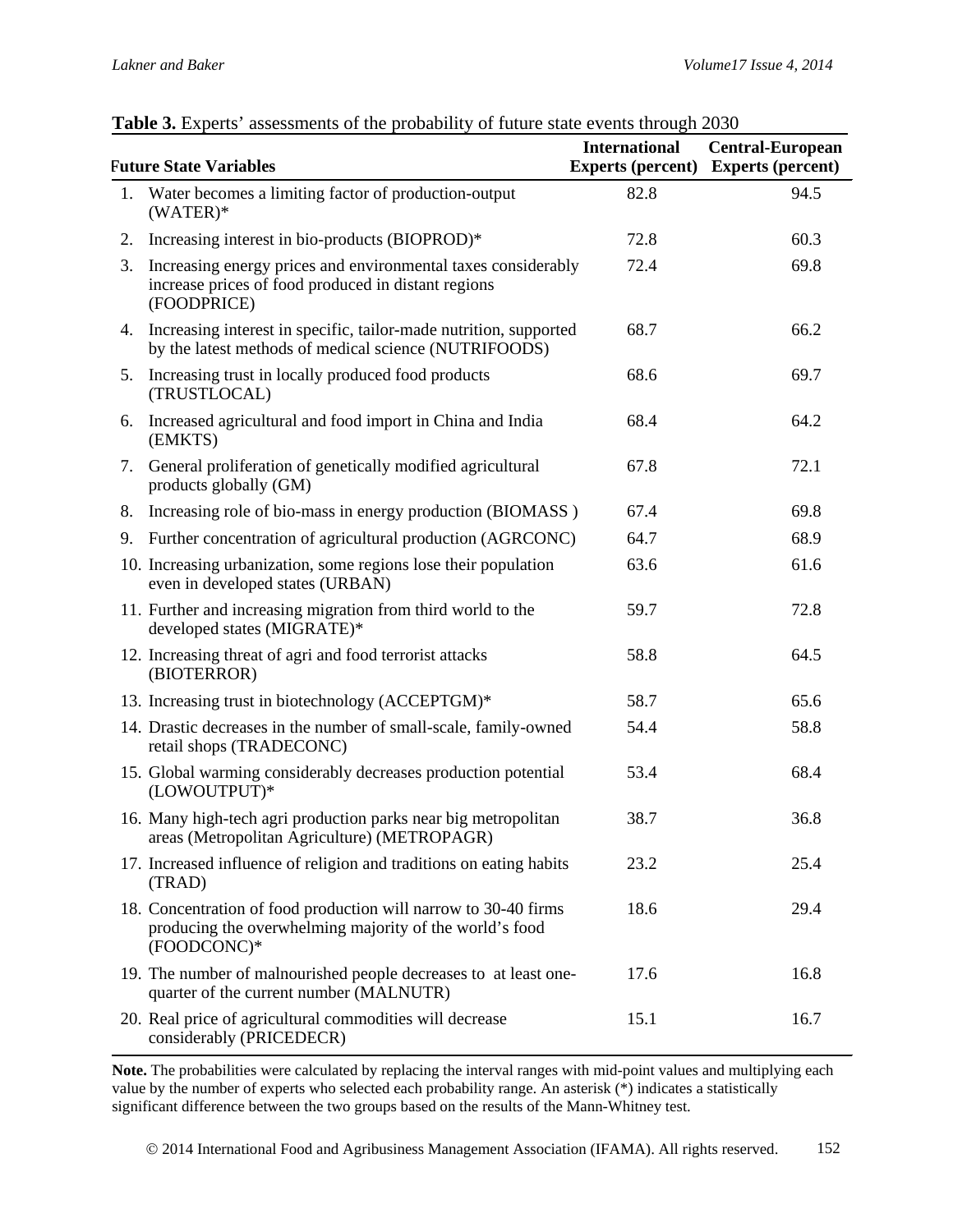In most cases, the probability assessments of the two expert groups were similar. For four of the future states, the Central European experts' assessments were higher by 10% or more than their international counterparts. These events included decreased production potential as a result of global warming, water becoming a more limiting factor of production, increasing migration from the third world to developed states, and increasing concentration of food production. One explanation is that the assessments may reflect the experience of the group members. For example the expectation of increased concentration in food production may reflect the current low concentration of the food trade in Central and Eastern Europe relative to that of Western Europe, where significant concentration in the food trade occurred in the 1980s and 1990s (Juhász, Seres, and Stauder 2008). In only one case, increasing interest in bio-products, did the international experts assign a substantially higher probability to the future state than did the Central European experts. In no case did the probability estimates between the two groups differ by more than 15%.

For some variables, the expert responses showed sharp differences of opinions within the combined groups as to what the future holds. For example, approximately one-fourth of the respondents estimated that increasing acceptance of biotechnology is rather improbable (probability of 20% or lower), while roughly one-fourth of the respondents seemed confident in the increasing acceptance of biotechnology (probability of 81% or higher). This may be explained by the great differences in the assessment of the potential of genetically modified agricultural products among different groups (Lusk and Rozan 2006).

The experts do not predict that changes in firm concentration within the agri-food system will be uniform throughout the various subsectors, i.e. production, processing, and distribution. For example, approximately two-thirds of the experts foresaw further concentration in the agricultural production sector. However, a relatively small percentage of respondents accepted the opinion of some experts (Steiner 2000) that mergers and acquisitions in the food industry will lead to a small number of firms (30 to 40) that will produce most of the world's food. The probability of a further, drastic decrease in the number of small-scale, family-owned food shops was estimated at slightly more than 50%.

#### *Exploratory Factor Analysis*

The input data obtained from the questionnaire is categorical (experts' estimations of ranges of probability of the occurrence of events, processes, or states) and we have therefore used categorical principal component analysis (CATPCA), as explained above. This method has proven to be an efficient method for analyzing the underlying constructs in which a large number of variables are involved, some of which may not be measurable. The principal component analysis yielded seven components with an eigenvalue of one or greater. However, the contribution of the seventh factor was marginal and the variable was omitted. The internal consistency of scales was evaluated by using Cronbach's alpha. This statistic was greater than 0.65 for each of the remaining principal components. Because only two factors loaded on factor 4, Cronbach's alpha was not calculated for this factor.

Because the factor analysis yielded results that were difficult to interpret, we employed factor rotation. We chose the most commonly-used method, Varimax rotation, developed by Kaiser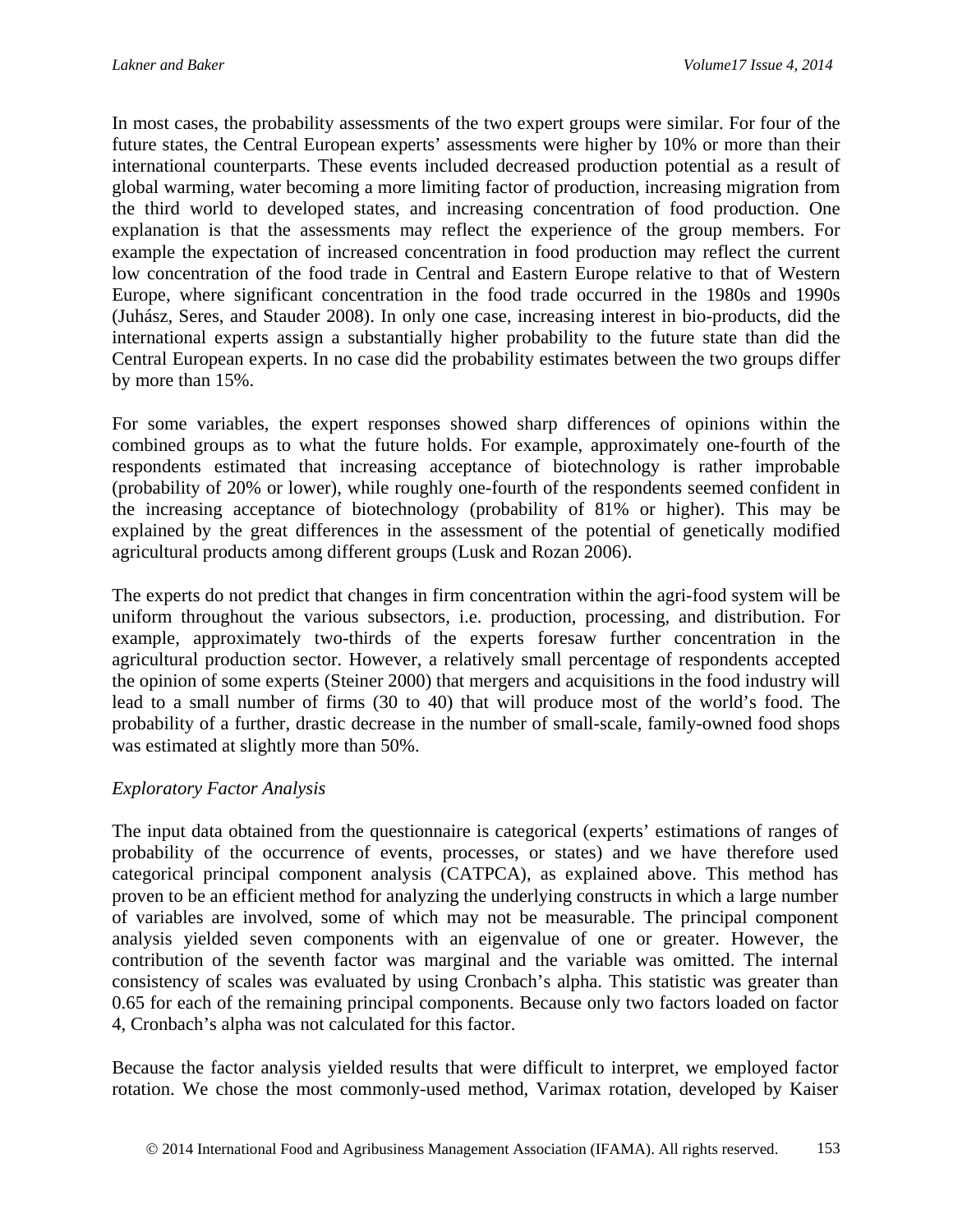(1970). A principal advantage of this method is that the variables tend to have either high or low loadings on the factors. Put another way, each state variable tends to be associated with a relatively small number of factors making the results more easily interpreted. Abdi (2003) states that "because the rotated axes are not defined according to a statistical criterion, their raison d'être is to facilitate the interpretation." Although the application of other rotation methods may have led to slightly different results (Schmitt 2011), we did find that the Varimax method lead to meaningful results. The component-structure before and after rotation is summarized in Table 4.

| Principal<br>Component |       | <b>Extraction Sums</b><br>of Squared Loadings |                          |       | <b>Rotation Sums of</b><br><b>Squared Loadings</b> |                          | Chronbach's<br>Alfa |
|------------------------|-------|-----------------------------------------------|--------------------------|-------|----------------------------------------------------|--------------------------|---------------------|
| Number                 | Total | Percent of<br>variance                        | Cumulative<br>percentage | Total | Percent of<br>variance                             | Cumulative<br>percentage |                     |
| 1                      | 5.744 | 28.718                                        | 28.718                   | 2.625 | 13.123                                             | 13.123                   | 0.826               |
| $\overline{2}$         | 2.209 | 11.046                                        | 39.764                   | 2.542 | 12.710                                             | 25.833                   | 0.799               |
| 3                      | 1.802 | 9.009                                         | 48.773                   | 2.418 | 12.092                                             | 37.925                   | 0.789               |
| $\overline{4}$         | 1.523 | 7.617                                         | 56.390                   | 2.333 | 11.663                                             | 49.588                   |                     |
| 5                      | 1.282 | 6.408                                         | 62.799                   | 1.899 | 9.496                                              | 59.084                   | 0.685               |
| 6                      | 1.132 | 5.660                                         | 68.459                   | 1.504 | 7.521                                              | 66.605                   | 0.657               |
| 7                      | 1.010 | 5.050                                         | 73.509                   | 1.21  | 6.050                                              | 72.655                   | 0.515               |

|  |  | <b>Table 4.</b> Summary results of the categorical principal component analysis |
|--|--|---------------------------------------------------------------------------------|
|  |  |                                                                                 |

Note. Cronbach's alpha is not reported for principal component 4 since only two variables load on this factor.

The results of the principal component analysis indicate the possibility that underlying the observed variables are some well-defined latent variables. These six, unobservable and unmeasurable latent variables, may be interpreted based on the variables that load on (or have the strongest relationships with) these factors (Table 5). We identify the six principal components by giving them each a name that reflects the underlying processes.

The majority of variables that have a significant loading on the first principal component, LOCAL, are related to factors that support the development of local food production systems. These include variables related to metropolitan agriculture, urbanization, trust in locally produced food products, and increases in prices of food from distant regions. Likewise, the variables related to the second principal component, WARMING, are generally related to the phenomenon of global warming. For the third factor, CONCENTRATE, the highest loading factors pertain to the concentration of firms within the global food system. Two of the three areas of possible concentration, including concentration in the agricultural production and retail sectors, load on this component. The variable concerning trust in locally produced food products has a significant negative loading on CONCENTRATE, indicating that further concentration within the agri-food sector is deemed less likely given growing trust in locally produced foods. For the fourth component, BIOTECH, the highest loading factors are related to statements regarding the acceptance and use of biotechnology and the use of biological products in energy production (biomass). Paradoxically, the loading of another item, GM, the global proliferation of genetically modified agricultural products, received a loading value less than 0.3 and was not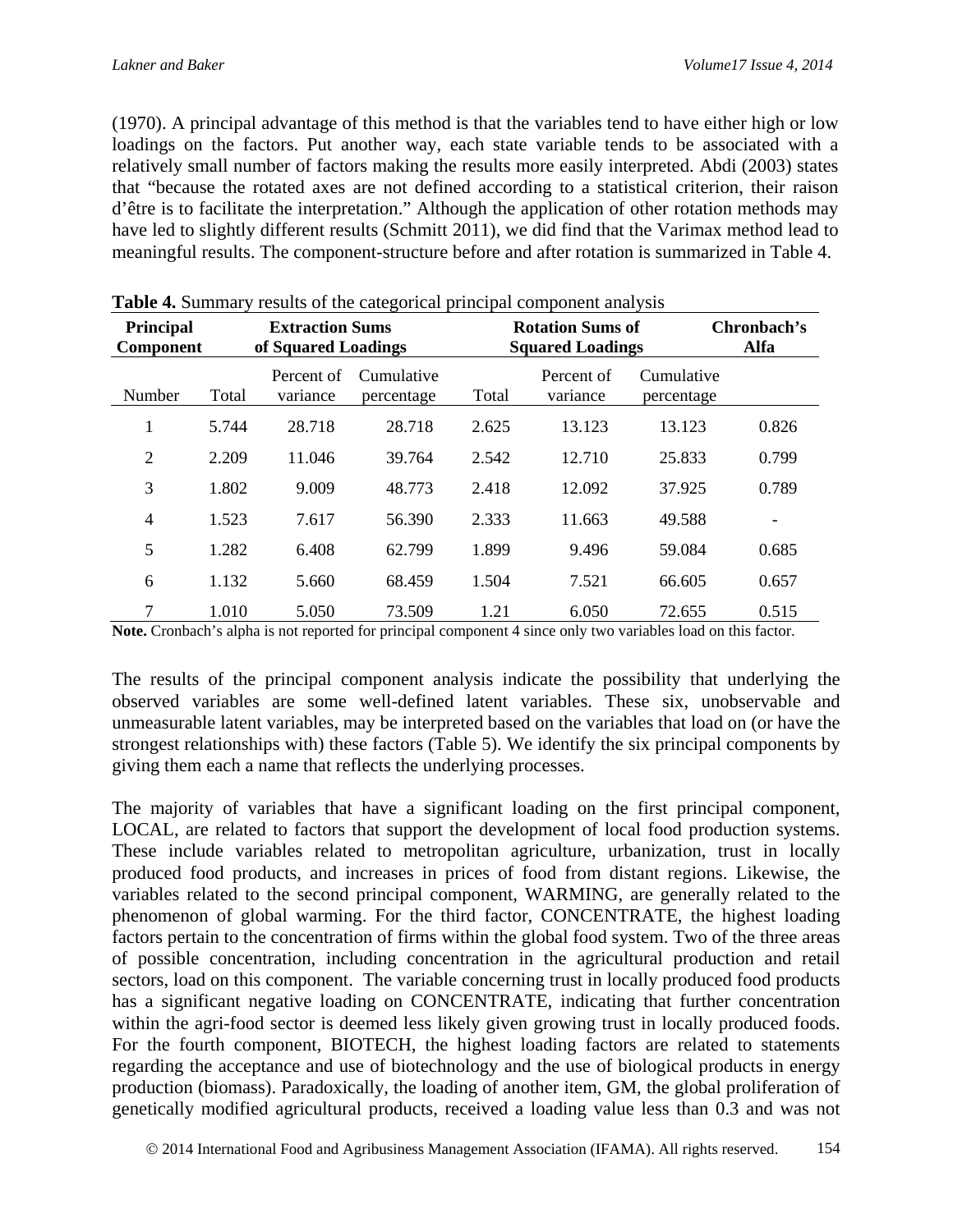included in the table for the BIOTECH factor. This result may be due to the divergence of opinion among the experts regarding the prospects for GM products. The highest loading factors for the fifth factor, INDIV, pertain to the increasing importance of individualization in food consumption patterns, including the increased importance of traditional eating habits and tailormade, nutritional foods. The sixth principal component, SUPPLY, has positive loadings for potential changes associated with the global food supply, including lower output, greater imports in emerging economies, and higher food prices, as well as a negative loading for malnutrition, which presumably means increased consumption.

|                        | able of Frincipal component factor fourings of state variables on outcome variables<br><b>Principal Component</b> |                |                    |                |              |               |
|------------------------|-------------------------------------------------------------------------------------------------------------------|----------------|--------------------|----------------|--------------|---------------|
| <b>State Variables</b> | <b>LOCAL</b>                                                                                                      | <b>WARMING</b> | <b>CONCENTRATE</b> | <b>BIOTECH</b> | <b>INDIV</b> | <b>SUPPLY</b> |
| <b>WATER</b>           |                                                                                                                   | 0.790          |                    |                |              |               |
| <b>BIOPROD</b>         | 0.570                                                                                                             |                |                    |                | 0.416        |               |
| <b>FOODPRICE</b>       | 0.473                                                                                                             |                |                    |                |              | 0.477         |
| <b>NUTRIFOODS</b>      |                                                                                                                   |                |                    |                | 0.784        |               |
| TRUSTLOCAL             | 0.648                                                                                                             |                | $-0.346$           |                |              |               |
| <b>EMKTS</b>           |                                                                                                                   |                |                    |                |              | 0.784         |
| <b>GM</b>              |                                                                                                                   |                | 0.456              |                |              |               |
| <b>BIOMASS</b>         |                                                                                                                   |                |                    | 0.351          |              | 0.739         |
| <b>AGRCONC</b>         |                                                                                                                   |                | 0.683              |                |              |               |
| <b>URBAN</b>           | 0.443                                                                                                             |                |                    |                | 0.355        | 0.462         |
| <b>MIGRATE</b>         |                                                                                                                   | 0.708          |                    |                |              |               |
| <b>BIOTERROR</b>       | 0.593                                                                                                             |                |                    |                |              | 0.456         |
| <b>ACCEPTGM</b>        |                                                                                                                   |                |                    | 0.706          | 0.304        |               |
| <b>TRADECONC</b>       |                                                                                                                   |                | 0.707              |                |              |               |
| <b>LOWOUTPUT</b>       |                                                                                                                   | 0.641          |                    |                |              | 0.424         |
| <b>METROPAGR</b>       | 0.701                                                                                                             |                |                    |                |              |               |
| <b>TRAD</b>            |                                                                                                                   |                |                    |                | 0.811        |               |
| <b>FOODCONC</b>        |                                                                                                                   | 0.656          |                    |                |              | $-0.405$      |
| <b>MALNUTR</b>         | 0.532                                                                                                             |                |                    |                |              | $-0.627$      |
| <b>PRICEDECR</b>       |                                                                                                                   |                |                    |                |              | $-0.766$      |

| Table 5. Principal component factor loadings of state variables on outcome variables |
|--------------------------------------------------------------------------------------|
|--------------------------------------------------------------------------------------|

**Note.** The numbering of the principal components is the same as in Table 4, where the first principal component is named LOCAL, the second, WARMING, and so forth. Only values above 0.300 are presented.

#### *Confirmatory Factor Analysis*

To better understand the structure of respondent's future expectations, we formulated a conceptual model to describe the relationship between the observed, directly-measured variables and their underlying latent (unobserved) constructs as expressed in the exploratory factor analysis. Confirmatory factor analysis was conducted by employing structural equation modeling, based on the Analysis of Moment Structure method (Arbuckle and Wothke 2004). The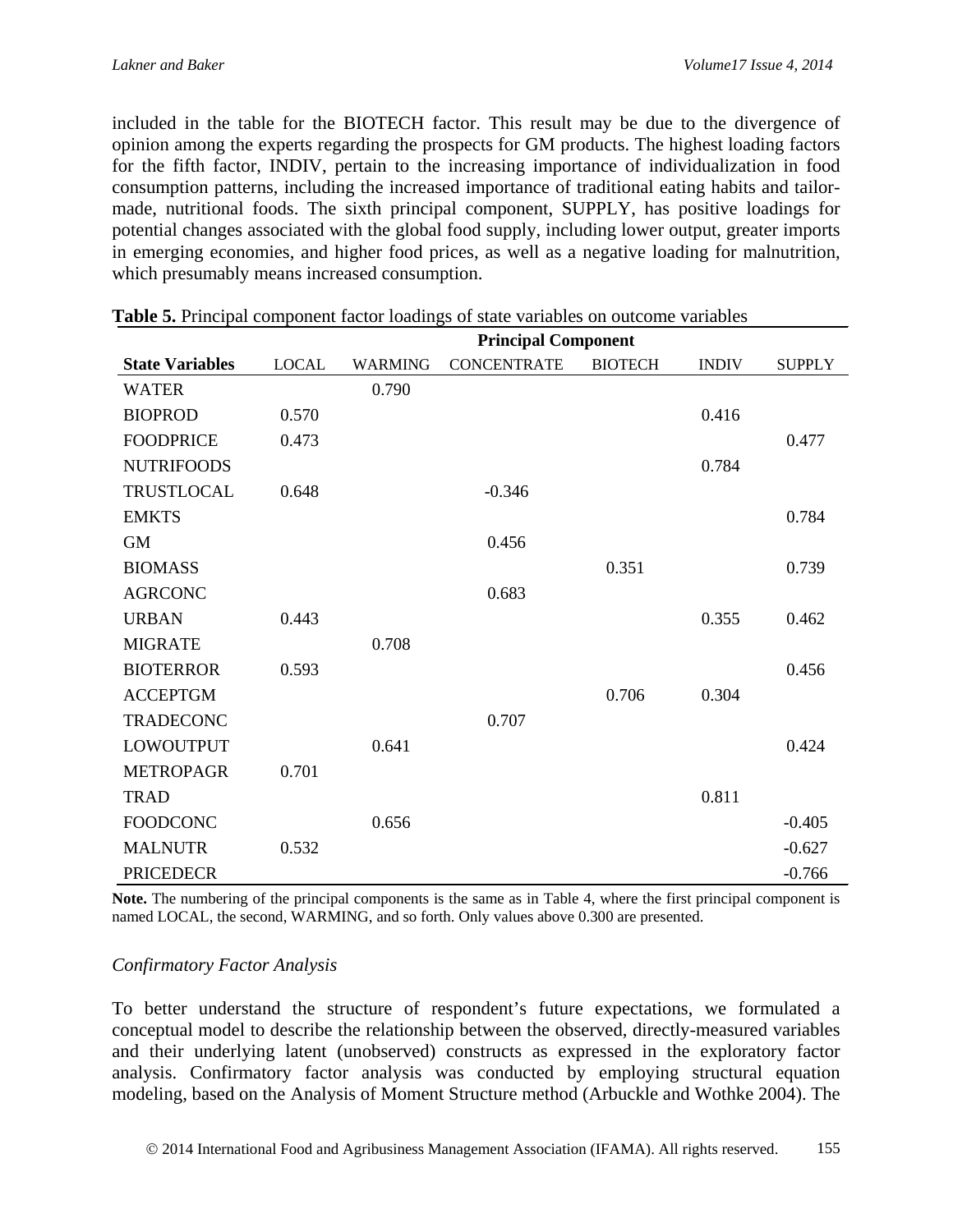approach of this method is similar to regression analysis. We specified a multivariate system of equations representing the relationships between the latent and observed variables with the latent variables allowed to freely intercorrelate. As is general practice, directly observed variables are portrayed as rectangles, circles represent the unobservable, latent variables, statistically significant standardized regression coefficients between observed and latent variables are shown as single-headed arrows, and double-headed arrows represent correlations relationships between pairs of latent variables.

The results of the structural equation model are presented in Appendix B. The Chi-square of the model was 0.12, possibly a consequence of non-normality of the data. The Sattorra-Bentner scaled chi-square was 0.071 is considered acceptable. The adjusted goodness-of-fit index was 0.89 and the Browne-Cudeck criterion was 0.86. In summary, the model appears to have an acceptable fit.

The results of the confirmatory factor analysis generally support our conceptual model. However, we were unable to determine a statistically significant model that included the latent variable, CONCENTRATE, and this variable was omitted from the model presented here. Some of the key findings and our interpretations are discussed in the following paragraphs.

There is a strong, significant relationship between the global warming latent variable (WARMING) and two observed variables, the expectation of decreasing agricultural production due to global warming (LOWOUTPUT) and the expectation of the increasing importance of water in agricultural production (WATER). We also see that the latent variable SUPPLY, which we use to describe concerns and tensions associated with the global food supply, is projected to impact several aspects of the food system. Supply issues are expected to lead to increased malnutrition (MALNUTR), increased food imports in emerging markets (EMKTS), and a decreased chance of a decline in food prices (PRICEDECR). The strongest linkage among the latent variables is between global warming and supply issues suggesting that these two issues are likely to be coincident.

The increased importance of local food systems (latent variable LOCAL) is expected to give rise to growth in metropolitan agricultural production systems (METROPAGR) as well as increased interest in bio-products (BIOPROD). In another expression of consumer preferences, individualization in food consumption patterns (latent variable INDIV) is a strong driver of the increased importance of tailor-made nutritional food products (NUTRIFOODS).

Finally, the latent variable BIOTECH has a relatively weak association with the observed variable, ACCEPTGM, which measures society's acceptance of genetically modified food and BIOMASS, representing an increased role for biomass in energy production.

#### *Event Probabilities*

The input-data for the scenario analyses were based on the results of the expert workshop as described above. We drew on six basic outcomes, which correspond to the six principal components of the categorical principal component analysis. Although the variable CONCENTRATE was discarded from the confirmatory factor analysis, we decided to include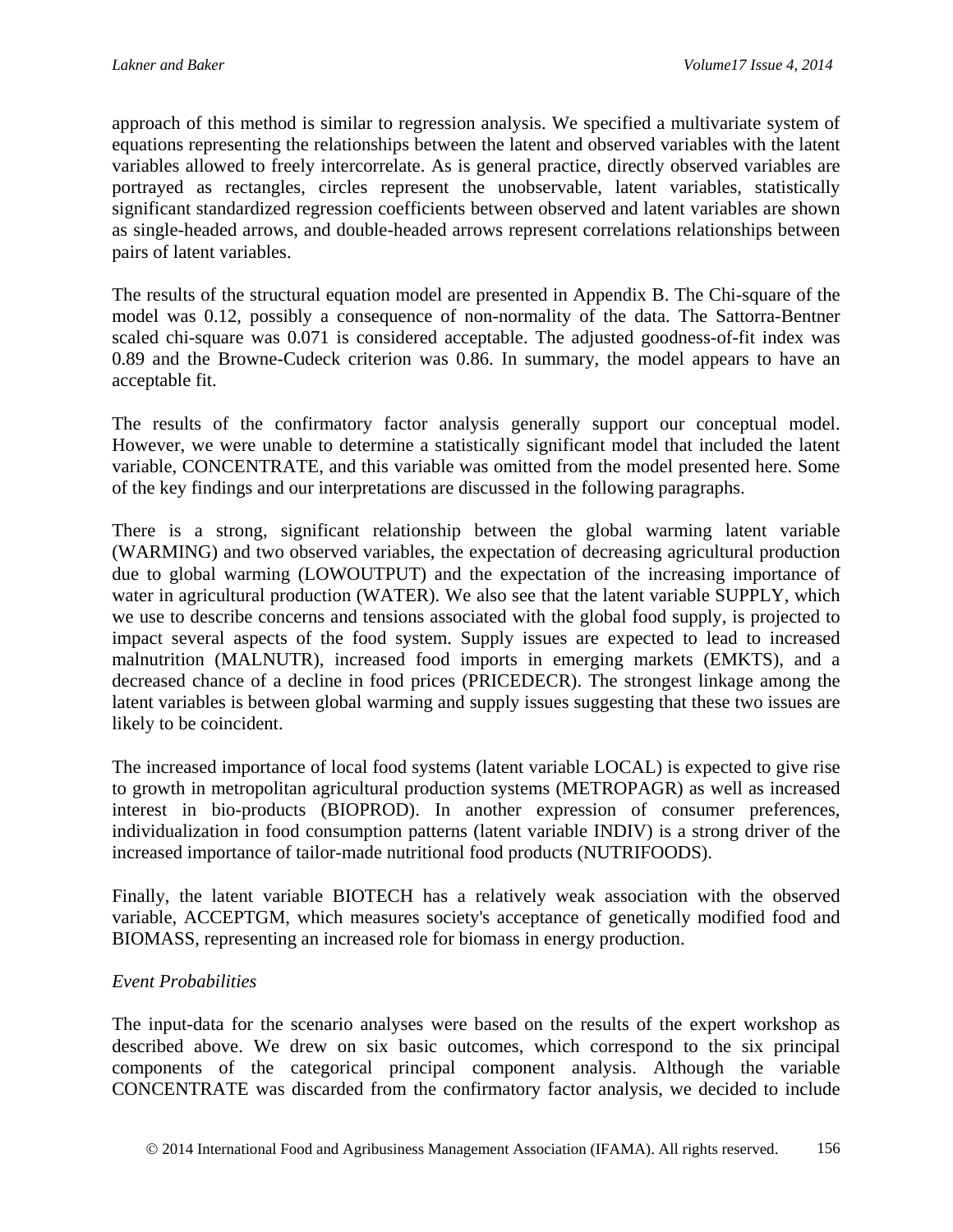the variable in the development of the future scenarios. Despite being the weakest of the latent constructs, it represents an important aspect of industry structure. These six outcomes are as follows:

- Increasing global warming (WARMING);
- Further concentration of the agri-food industry, including agriculture, food processing, and trade (CONCENTRATE);
- Increasing importance of local food supply systems (LOCAL);
- Increasing use of biotechnology in agricultural production (BIOTECH);
- Increasing importance of satisfying individual food demands (INDIV); and
- Increasing global food supply issues (SUPPLY).

The group of six experts was asked to develop the input matrices based on the summary survey results. Their charge was to estimate the probabilities and conditional probabilities of the six outcomes described above, including: 1) the probability of occurrence of a given outcome without taking into consideration the other outcomes (*a priori* probability); 2) pairwise estimation of the probability of each event occurring given that the other event in the pair occurs (Appendix A, equation 8); and 3) pairwise estimation of the probability of each event occurring given that the other event in the pair does not occur (Appendix A, Equation 9). In this way, we obtained a vector of *a priori* probabilities consisting of six elements and two matrices of conditional probabilities. We then calculated simple averages of all of the individual estimations. The final estimates were determined by group discussion until a consensus was reached. The vector of *a priori* probabilities and the two matrices of conditional probabilities served as the input to the Smic-Prob-Expert software for the generation of the scenarios. The *a priori* and conditional probability estimates are presented in Tables 6, 7, and 8.

|                    | <b>Probability of</b> |
|--------------------|-----------------------|
| <b>Event</b>       | Occurrence            |
| <b>LOCAL</b>       | 0.81                  |
| WARMING            | 0.87                  |
| <b>CONCENTRATE</b> | 0.65                  |
| <b>BIOTECH</b>     | 0.82                  |
| <b>INDIV</b>       | 0.85                  |
| <b>SUPPLY</b>      | 0.78                  |

**Table 6.** *A priori* Probabilities of Events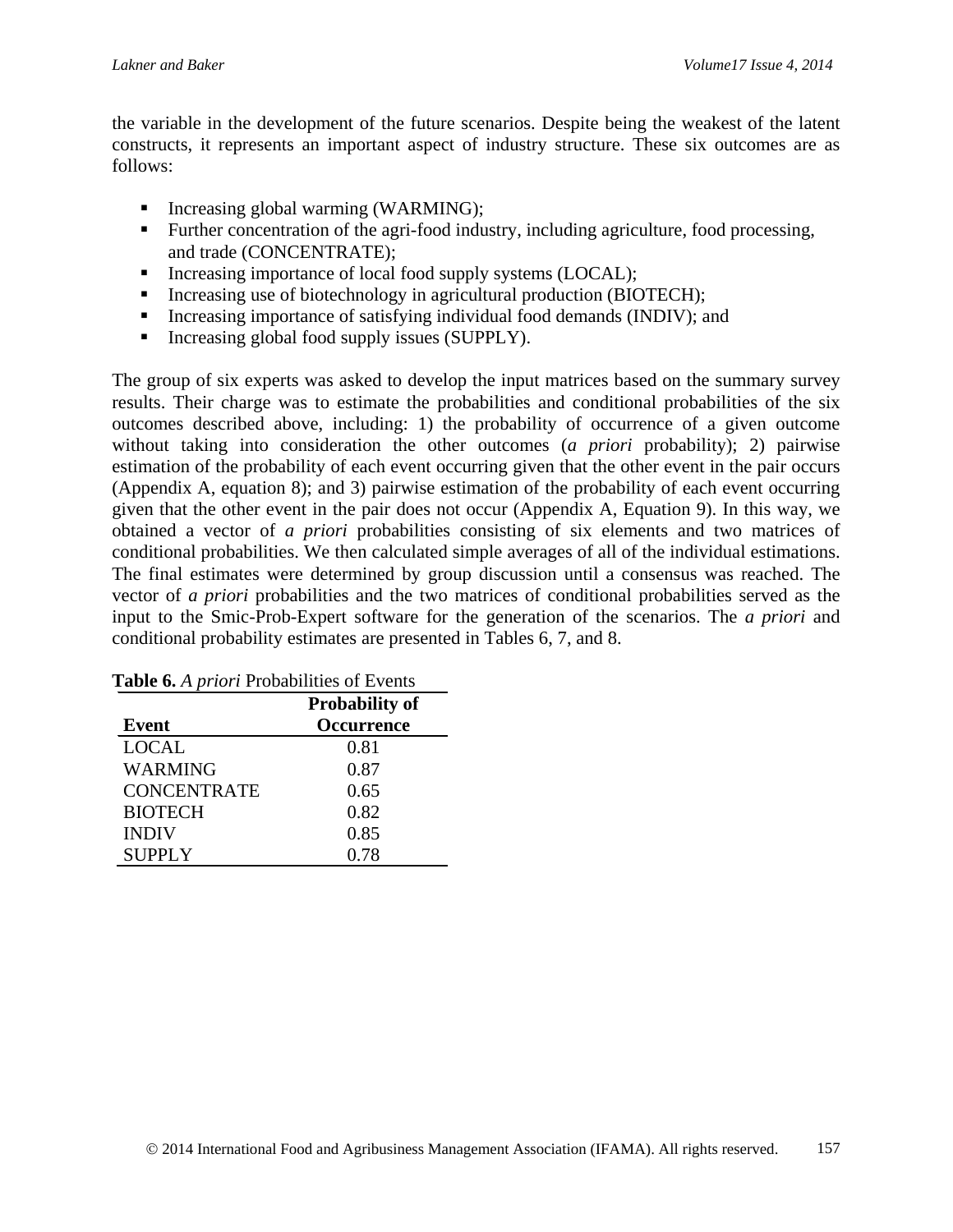|                                            | <b>Probability Event</b> |                          |                    |                          |                              |               |
|--------------------------------------------|--------------------------|--------------------------|--------------------|--------------------------|------------------------------|---------------|
| <b>Conditional Event</b><br>(Event Occurs) | <b>LOCAL</b>             | <b>WARMING</b>           | <b>CONCENTRATE</b> | <b>BIOTECH</b>           | <b>INDIV</b>                 | <b>SUPPLY</b> |
| LOCAL                                      | $\overline{\phantom{a}}$ | 0.87                     | 0.55               | 0.72                     | 0.85                         | 0.69          |
| <b>WARMING</b>                             | 0.92                     | $\overline{\phantom{0}}$ | 0.74               | 0.90                     | 0.82                         | 0.95          |
| <b>CONCENTRATE</b>                         | 0.60                     | 0.87                     | -                  | 0.92                     | 0.81                         | 0.77          |
| <b>BIOTECH</b>                             | 0.71                     | 0.87                     | 0.70               | $\overline{\phantom{a}}$ | 0.87                         | 0.72          |
| <b>INDIV</b>                               | 0.90                     | 0.87                     | 0.65               | 0.88                     | $\qquad \qquad \blacksquare$ | 0.78          |
| <b>SUPPLY</b>                              | 0.92                     | 0.87                     | 0.77               | 0.90                     | 0.75                         |               |

**Table 7.** Conditional probabilities of different events based on the occurrence of conditional events

**Table 8.** Conditional probabilities of different events based on the non-occurrence of conditional events

|                                                   | <b>Probability Event</b> |                          |                     |                          |                          |                          |
|---------------------------------------------------|--------------------------|--------------------------|---------------------|--------------------------|--------------------------|--------------------------|
| <b>Conditional Event</b><br>(Event Doesn't Occur) | <b>LOCAL</b>             |                          | WARMING CONCENTRATE | <b>BIOTECH</b>           | <b>INDIV</b>             | <b>SUPPLY</b>            |
| <b>LOCAL</b>                                      | $\overline{\phantom{a}}$ | 0.84                     | 0.78                | 0.91                     | 0.58                     | 0.72                     |
| WARMING                                           | 0.68                     | $\overline{\phantom{0}}$ | 0.57                | 0.64                     | 0.70                     | 0.57                     |
| <b>CONCENTRATE</b>                                | 0.84                     | 0.54                     | -                   | 0.65                     | 0.85                     | 0.59                     |
| <b>BIOTECH</b>                                    | 0.75                     | 0.92                     | 0.60                | $\overline{\phantom{0}}$ | 0.61                     | 0.84                     |
| <b>INDIV</b>                                      | 0.62                     | 0.84                     | 0.87                | 0.73                     | $\overline{\phantom{a}}$ | 0.82                     |
| <b>SUPPLY</b>                                     | 0.54                     | 0.67                     | 0.51                | 0.54                     | 0.82                     | $\overline{\phantom{a}}$ |

In the following discussion, we examine how the expert panel viewed the likelihood of each of the six events both independently and in relation to the other events. In addressing the global warming and supply issue variables we discuss how these expert assessments compare with those from other forecasting and scenario analysis studies as well as the assessments of other experts. Because the number of studies relating to these events is extremely large, we have chosen to limit our discussion to only a few, representative studies that we deem most relevant based on the extent to which the studies address factors relevant to global agriculture and food systems.

The subject of global warming and climate change has received a great amount of attention by politicians, scientists, activist groups, and the public in general. Moreover, a great deal of research has been devoted to the topic. Among our experts, there is a strong consensus that global warming is almost certain. This is our strongest and most consistent finding with an estimated likelihood of 0.87. Interestingly, the pairwise probability estimates indicate that the prospect of global warming is perceived to be generally independent of the occurrence or nonoccurrence of other events (Tables 6 and 7). Only when the CONCENTRTATE or SUPPLY events are not expected to occur is the probability of WARMING deemed to be substantially less. One interpretation is that supply issues and further concentration may be seen as indicators of more rapid development and that the absence of these events may be interpreted as an indicator of slower development which in turn may make severe climate change less likely.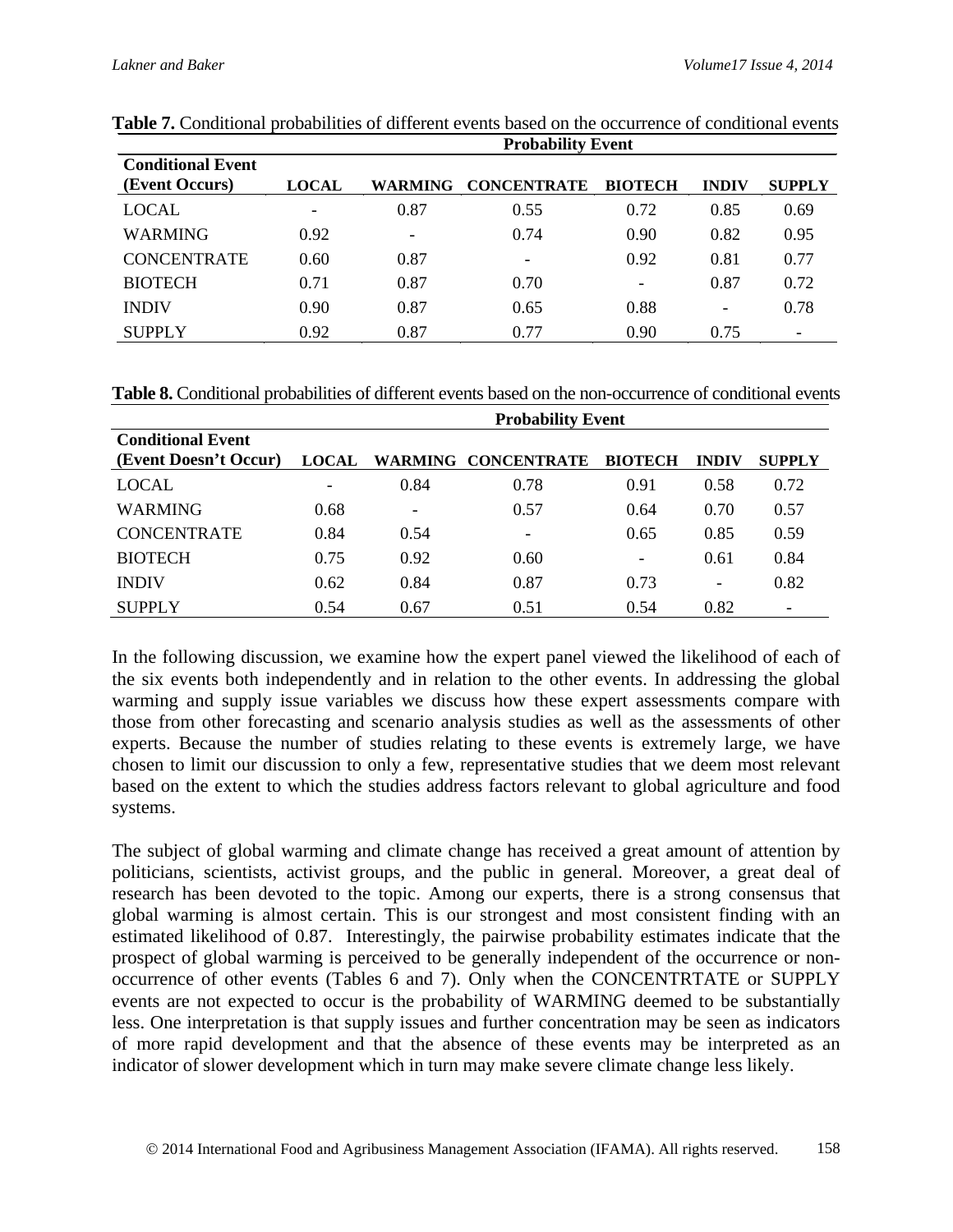Our results are highly consistent with the results of many recent studies and reflect growing consensus in the scientific community that global warming is inevitable. The IPCC estimates various scenarios for climate change with projected increases varying between  $1.8^{\circ}$ C to  $4^{\circ}$ C for the period of 2000 to 2100 (IPCC 2007). In another study, Rogelj, Meinshausen, and Knutti (2012) estimate global temperature increases of 2.3<sup>0</sup>C to 4.6<sup>0</sup>C above the pre-industrial level by 2090 to 2099.

The impact of global warming on agriculture is less certain and will likely depend on other factors. Gornall et al. (2010) argue that climate change will have both positive and negative impacts on agriculture and that the outcome is location dependent. Some regions are likely to benefit from increased rainfall while others will experience a decrease in precipitation. Likewise, some crops are expected to benefit from increased temperatures while others will suffer. Despite the predictions of variable responses to climate change, Jaggard et al. (2010) note that the increased prevalence of extreme events, including heavy rainfall, flooding, extreme heat, and droughts will negatively affect food production overall. The IPCC (2007) also predicts an overall reduction in crop yield and lower livestock productivity as a result of climate change.

We view the possibility of supply issues (SUPPLY) as closely related to that of climate change. This is supported by our expert panel's evaluations. While the independent probability expectation of supply issues is 0.78, this increases to 0.95 should WARMING occur. Indeed many of the potential supply issues could be triggered global warming, including water availability, crop and livestock productivity, restrictions on the use of fossil fuels, and the susceptibility of agricultural production to extreme events such as droughts and floods.

Supply issues, particularly those focusing on specific resources, such as land, water, or energy, have been the focus of many studies. Lambin and Meyfroidt (2011) note that the supply of land not currently in production is expected to be exhausted by 2050. Alcamo et al. (2007) predict that water stress will increase in the majority of river basins (62% to 76%) and that the principal cause will be increasing water withdrawals. Hejazi et al. (2014) foresee that a growing demand for water will result in low to severe water scarcity in most regions of the world by 2050, with the severest scarcities occurring in the Middle East, India, and China. Aleklett et al. (2010) conclude that peak oil production has already occurred and that there will be a "gentle" decline between 2008 and 2030 in production in their "Uppsala" scenario. The expectation of our panel of experts that supply issues will likely be an important characteristic of the agri-food sector are consistent with the many studies that foretell increasing scarcity of some of the primary inputs to the agri-food sector, specifically, land, water, and energy.

The increasing use of biotechnology in agricultural production (BIOTECH) was estimated to have a probability of 0.78. In contrast with some of the other factors, particularly global warming, the BIOTECH factor is not expected to have a large impact on the occurrence of other events. That is the occurrence or nonoccurrence of this event does not generally influence the experts' assessment of the likelihood of other events. We feel that it is significant that the BIOTECH factor was assigned such a high probability of occurring by the panel, especially given the controversy surrounding the technology in much of the world. While an overwhelming majority of the global scientific community supports the application of modern biotechnology (Varshney et al. 2010; Ahmad et al. 2012), the political debate is far from over. Even the United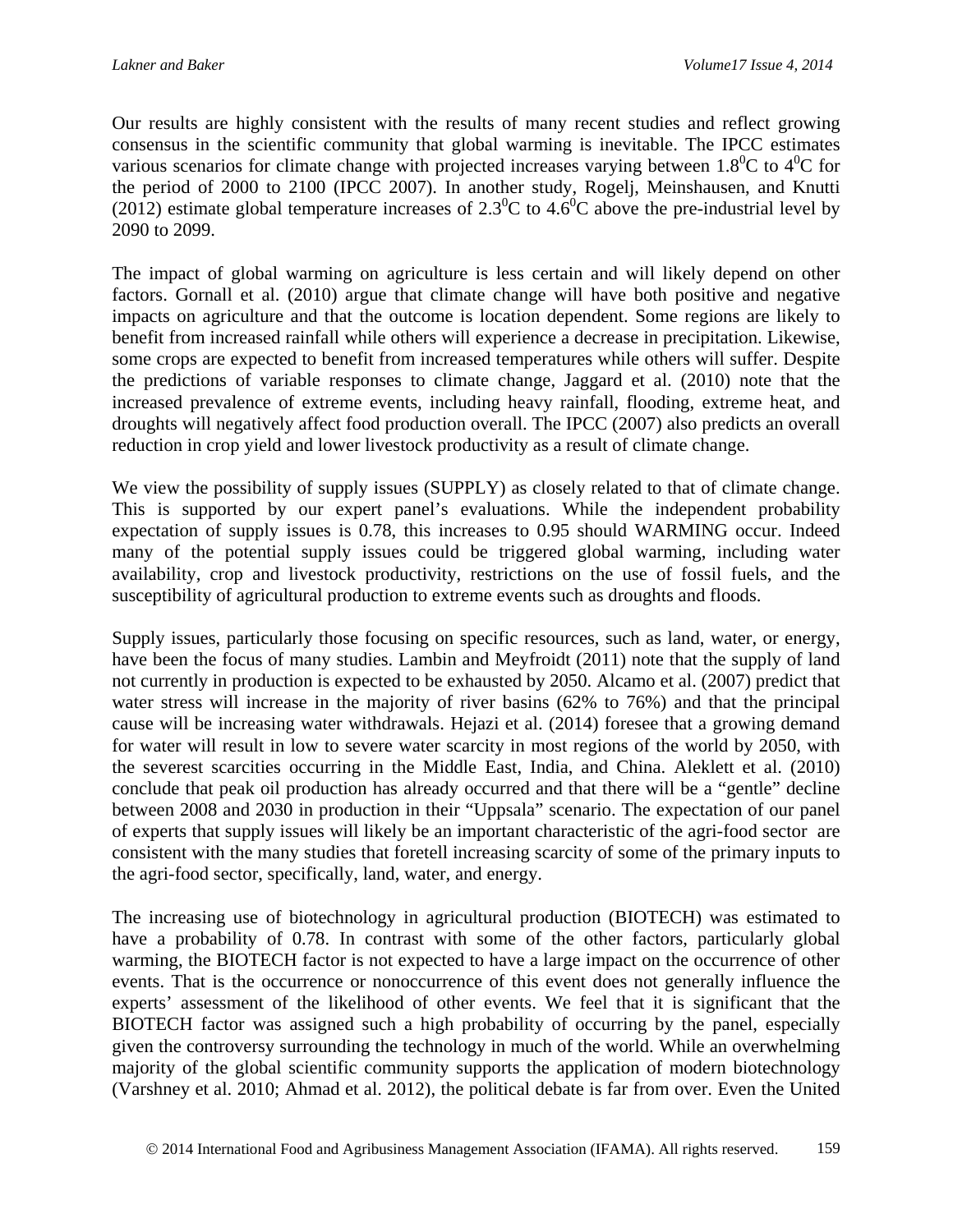States, which has traditionally been at the forefront of the application of biotechnology, there is a move in many states to mandate labelling of genetically modified foods.

The expert group assigned a high probability estimate (0.81) to the increased importance of local food production systems (LOCAL). Moreover, the probability that local food systems will grow in importance is estimated to be higher than its *a priori* estimate should the world experience increased individualization in food demand (INDIV), increased food supply issues (SUPPLY) and increased global warming (WARMING). Our interpretation is that global warming, supply issues, and individualization of consumer demand will lead to an increased emphasis on local food production.

The importance of satisfying individual food demands (INDIV) had an *a priori* estimate of 0.85. The results of the pairwise, conditional probabilities indicated that the INDIV variable did not vary much with the occurrence of other events. However, the demand for individualized foods was perceived as much less likely should the increased importance of local food systems or the increased acceptance and use of biotechnology not occur. We believe that it is likely that the demand for local and individualized food may be driven by the similarities in consumer preferences associated with the outcomes. While the link between the use of biotechnology and individualization of food demand is less clear, we see the application of biotechnology as key to the development of specific products, such as nutraceuticals, that will enable the production of individualized food products.

The further concentration of businesses in the agri-food chain (CONCENTRATE) was deemed to be the least likely of the six outcomes, although it was estimated to have a roughly two-thirds chance of occurring (0.65). In contrast to some of the variables WARMING and BIOTECH, the concentration of firms in the agri-food sector is viewed as being dependent on other outcomes. The expert panel expected increased concentration in the agri-food sector to be more likely in the event that global warming (WARMING) or global supply issues (SUPPLY) occur. This can be seen by comparing the relatively high probability assigned to firm concentration should global warming or supply issues develop as compared to the *a priori* estimation of the probability of agri-food firm concentration. On the other hand, the expert assessment of the probability of further industry concentration drops when it is assumed that global warming or supply issues do not develop. We believe that this assessment is due to the presence of scale effects associated with issues that might accompany global warming or supply problems. In other words, larger firms may be better equipped than smaller firms to deal with the significant challenges associated with global warming and supply issues.

#### *Scenario Analysis*

Based on the expert estimations of *a priori* and conditional probabilities of the six different outcomes, we generated a set of scenarios using the Smic-Prob-Expert algorithm. The output of the algorithm is a set of scenarios with different combinations of the six outcomes. Although 38 scenarios were generated, only the three scenarios with a probability of at least 10% are presented and discussed below. The three scenarios along with a descriptive name and the probability of the scenario's occurrence are presented in Table 9. The subsequent discussion will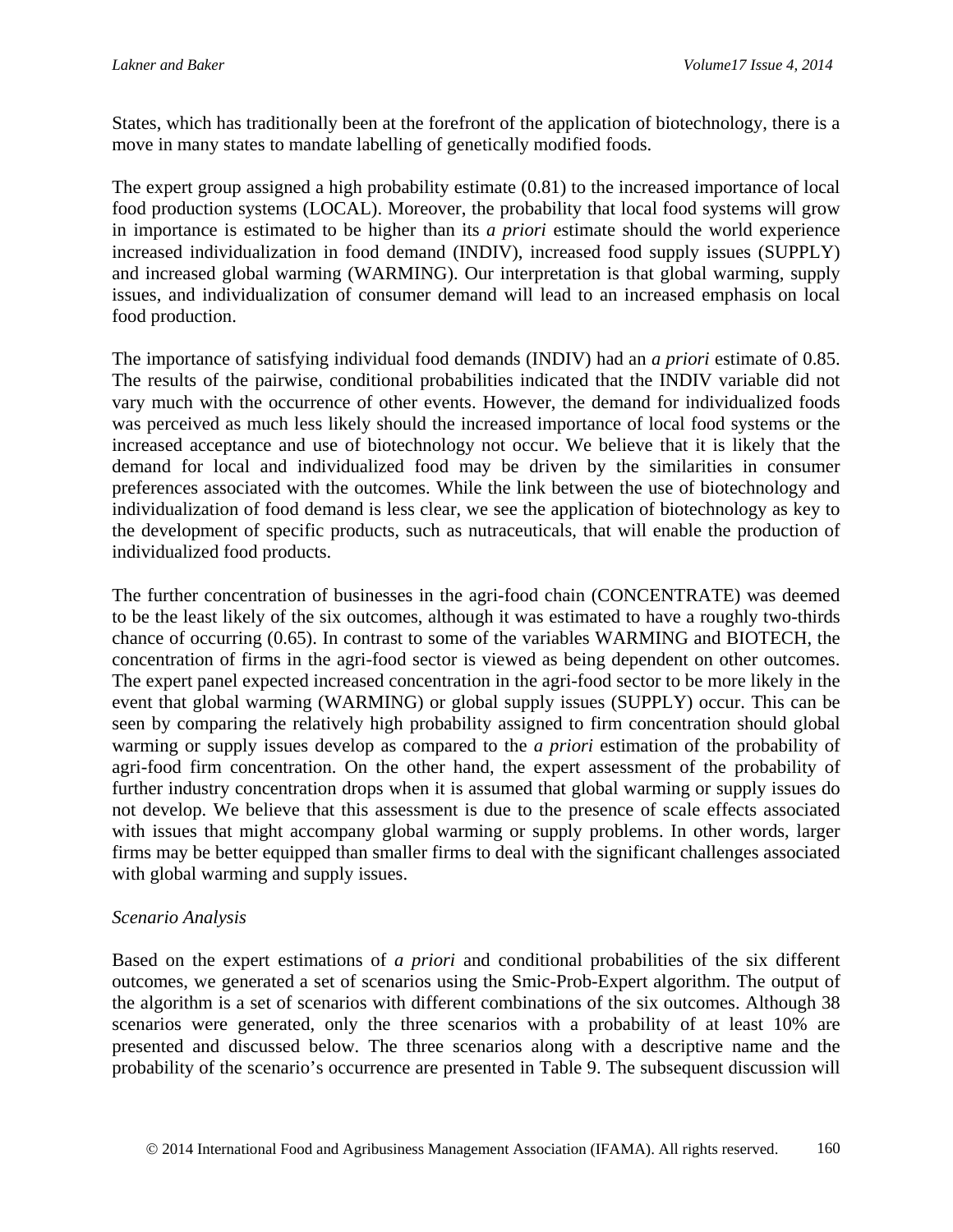$\overline{a}$ 

focus on how the various events within the three listed scenarios relate to each other and add "color" to the main features of each of the scenarios.

| <b>Scenario Name</b>       | <b>Scenario Characteristics</b>                                            | Probability (%) |
|----------------------------|----------------------------------------------------------------------------|-----------------|
| <b>PANTA RHEI</b>          | Includes                                                                   | 26              |
| (Everything Moves)         | increasing effects of global warming<br>$\blacksquare$                     |                 |
|                            | increasing concentration of agricultural, food                             |                 |
|                            | processing and trade                                                       |                 |
|                            | increasing importance of local food                                        |                 |
|                            | production systems                                                         |                 |
|                            | increasing use of biotechnology                                            |                 |
|                            | increasing individualization in food                                       |                 |
|                            | consumption                                                                |                 |
|                            | increasing food supply problems                                            |                 |
| <b>DISTRIBUTED</b>         | Includes                                                                   | 19              |
| <b>FOOD SYSTEMS</b>        | increasing effects of global warming<br>$\overline{\phantom{a}}$           |                 |
|                            | increasing importance of local food                                        |                 |
|                            | production systems                                                         |                 |
|                            | increasing use of biotechnology<br>$\overline{\phantom{a}}$                |                 |
|                            | increasing individualization in food                                       |                 |
|                            | consumption                                                                |                 |
|                            | Without                                                                    |                 |
|                            | increasing concentration of agricultural, food                             |                 |
|                            | processing and trade                                                       |                 |
|                            | increasing food supply problems                                            |                 |
| <b>CONCENTRATED</b>        | Includes                                                                   | 12              |
| <b>SUPPLY SYSTEMS</b>      | increasing effects of global warming                                       |                 |
|                            | increasing concentration of agricultural, food<br>$\overline{\phantom{a}}$ |                 |
|                            | processing and trade                                                       |                 |
|                            | increasing use of biotechnology<br>$\overline{\phantom{a}}$                |                 |
|                            | increasing individualization in food                                       |                 |
|                            | consumption                                                                |                 |
|                            | Without                                                                    |                 |
|                            | increasing importance of local food                                        |                 |
|                            | production systems                                                         |                 |
|                            | increasing food supply problems                                            |                 |
| <b>All other scenarios</b> |                                                                            | 43              |

**Table 9.** Three most likely scenarios for the Agri-Food Industry

The highest probability scenario (26%) is characterized by presence of all of the principal outcome variables. We call this scenario PANTA RHEI<sup>[1](#page-20-0)</sup> or Everything Moves. PANTA RHEI forecasts a future of concentrated agri-food systems, characterized by considerable changes in

<span id="page-20-0"></span><sup>1</sup> Πάντα ῥεῖ (*panta rhei*) "everything flows," or "all things are in flux"–a Greek philosophical statement, falsely attributed to Heracleitos. This phrase is attributed to Theodorus, an associate of Protagoras (Chappel 2004).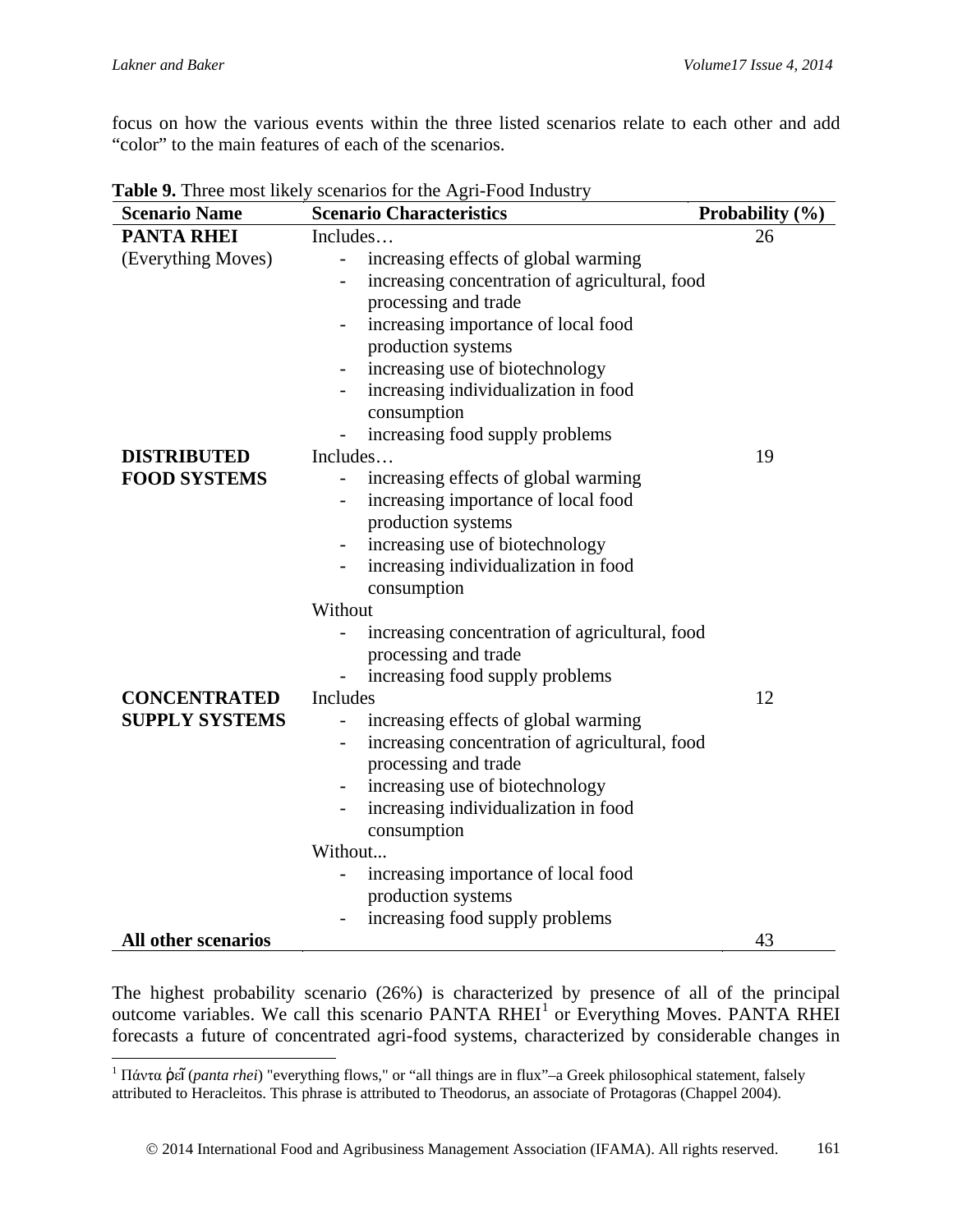the conditions of agricultural production (supply issues and global warming), increased application of biotechnology, and local and individualized food production.

One way to view this scenario is that it represents a collection of all of the outcomes viewed as likely by the expert panel. It includes three outcomes that represent the continuation of strong trends affecting the agri-food system and which have been well-documented: global warming (IPCC 2007), increased firm concentration within the agri-food sector (Watts and Goodman 1997), and increased emphasis on local food systems (Feagan 2007). A fourth outcome, global food supply issues, may be viewed as related and at least somewhat dependent on the global warming outcome. We view the final two predicted outcomes, the growing demand for individualized food products and the increasing use of biotechnology, as less certain. Both of these outcomes represent relatively recent trends and in the case of genetic engineering the path to public acceptance has been problematic in much of the world.

The presence of all six outcomes in the PANTHA RHEI scenario may seem somewhat contradictory. In our analysis of the conditional probabilities, we saw that some variables are perceived as more or less likely depending on the occurrence or nonoccurrence of other variables. However, under PANTHA RHEI all of the events are expected to occur. This begs the question of how all outcomes might occur simultaneously despite apparent contradictions between some outcomes. For example, increased concentration in the agri-food chain is in apparent conflict with the growing importance of local food systems. Of course, there are multiple pathways whereby the events might occur and in fact relate to each other. We can envision a world wherein increased concentration in the production of food may be a viable way to confront the challenges of global warming and the associated supply issues because of the increased efficiencies that might be achieved. However, increasing firm concentration does not necessarily imply increasing geographical concentration. It is entirely possible, if not likely, that demand for locally produced food may be met by large firms with sophisticated production and operation systems that focus on regionally- or locally-appropriate production systems. Hawkes and Murphy (2010) argue for this nuanced view, whereby we experience increasing globalization even as firms engage in local production through what they call "multi-domestic strategies."

The second scenario, DISTRIBUTED SYSTEMS, has a probability of 19%. It foretells a world that emphasizes local production without further concentration of agricultural production and distribution capacities and without major food supply issues. Global warming is expected to occur as is the increased use of biotechnology and greater individualization of the food supply. This scenario provides insight into how an unexpected configuration of events might occur based on adaptation within the global food system in response to external events.

One factor that could give rise to this scenario is rising energy prices, possibly in response to global warming, which would lead to considerable increases in transportation costs (Egger et al. 2013). Higher energy prices would make food produced in distant locations relatively more expensive than that produced locally, other things equal. This scenario highlights the increasing tendency to internalize the full cost of energy, which could lead to a shift to more local food production systems (Fouquet 2011). Moreover, this scenario is consistent with the local food movements' emphasis on reducing "food miles." This scenario, with the absence of increased supply pressures, is supported by results of Parry et al. (2004). According to their simulation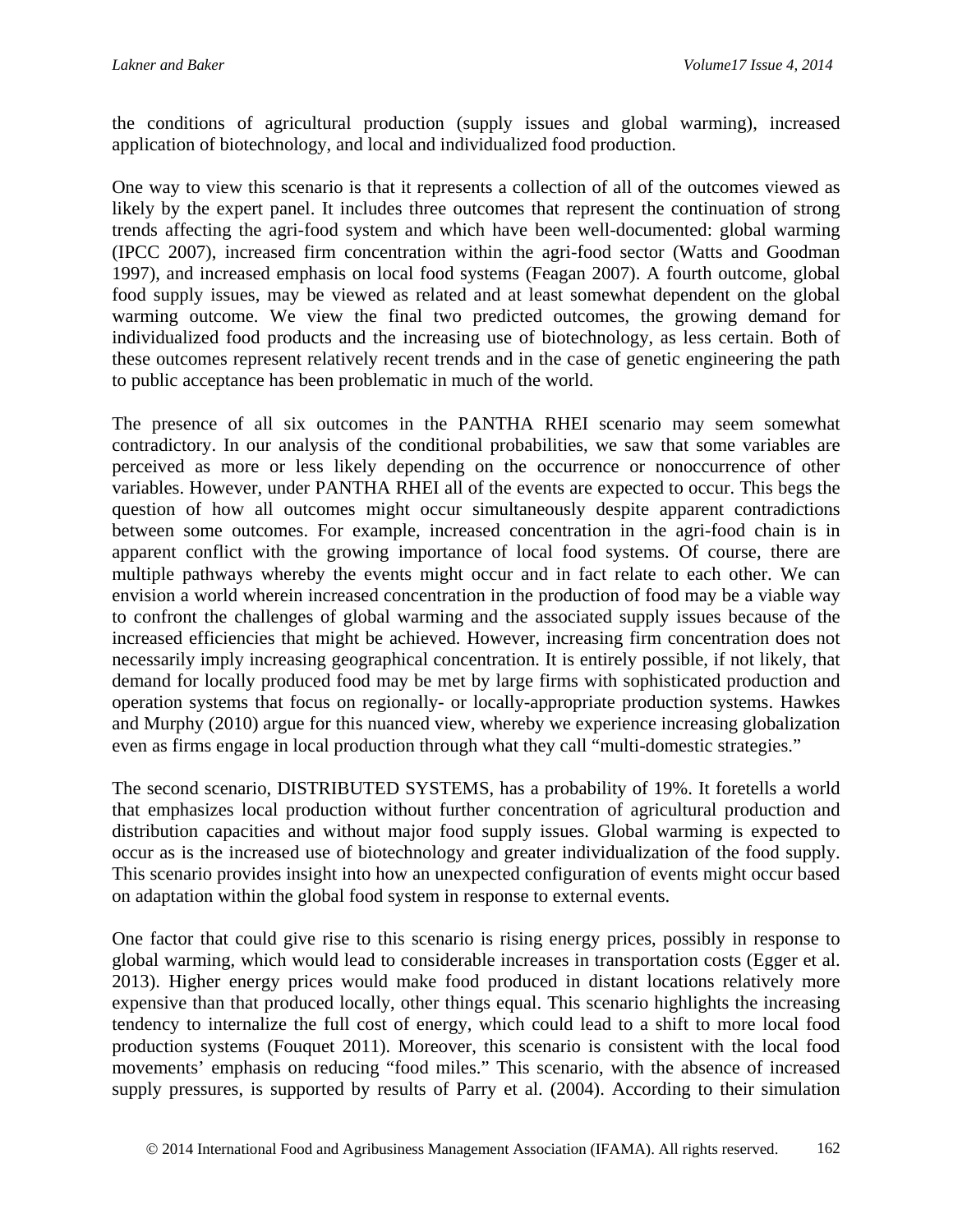results, a less concentrated (more regional) food production system would result in lower yield reductions than would a system with more concentrated production. A system as described by our DISTRIBUTED SYSTEMS scenario would meet Dahlberg's (1992) vision of a food system that achieves a global balance between food, population, resources, and the conservation of genetic and biological diversity by emphazing the importance of local and regional markets, maintaining farm and regional diversity, rural revival, decentralization, and utilizing local species.

The CONCENTRATED SUPPLY SYSTEMS scenario (probability of 12%) foresees a world without increasing supply pressures and is in some ways the opposite of the DISTRIBUTED SYSTEMS scenario. It portrays a world with more concentrated production, processing, and distribution systems without an increased emphasis on local production. Global warming is expected to occur along with the increased use of biotechnology and growing individualization in the food supply.

As we discussed previously, expert opinion was split on the likelihood of increased concentration in the subsectors of the agri-food system, which may in part explain the contradictory visions of how the global food system will evolve. The impacts of increased firm concentration in economic systems in general (Daughety 1990; Brock and Obst 2009), and on the agri-food chain in particular (Sexton 2000), have been heavily debated with strong arguments on both sides of the issue. Apart from the academic debate, it is clear that numerous forces support continued concentration of firms in food production processes. One such force is a persistent tendency towards concentration in the agricultural inputs industry (USDA, ERS 2001). Another force is regional economic integration that promotes geographical concentration, a phenomenon that has been demonstrated in the case of the European Union (Krieger-Boden et al. 2008), and ASEAN countries (Kuroiwa 2012). Yet, a third force is the increasing activity of multinational companies in the agri-food sphere (Rama, 2005).

On the other hand, proponents of emphasizing local food production argue that reducing the number of miles that food travels benefits the environment (Pretty et al. 2008). However, there is increasing evidence that focusing primarily on food-miles may lead to serious unintended consequences or be less effective than other strategies in increasing sustainability. Ballingall and Winchester (2010) have shown that decreasing the number of miles that food travels could actually have a negative effect on world's poorest economies without yielding a significant reduction in environmental damage. Weber and Matthews (2008) show that the greenhouse gas emissions associated with food are dominated by the production phase (83%) and that longdistance transportation and the final delivery from producer to retail contributes to only 15% of life-cycle emissions. They argue that a much more effective strategy to lowering a household's climate footprint is to shift consumption away from red meat to chicken or fish. While a move away from local production appears to run counter to current consumer preferences, it may be the preferred option once consumers better understand the full implications of their choices.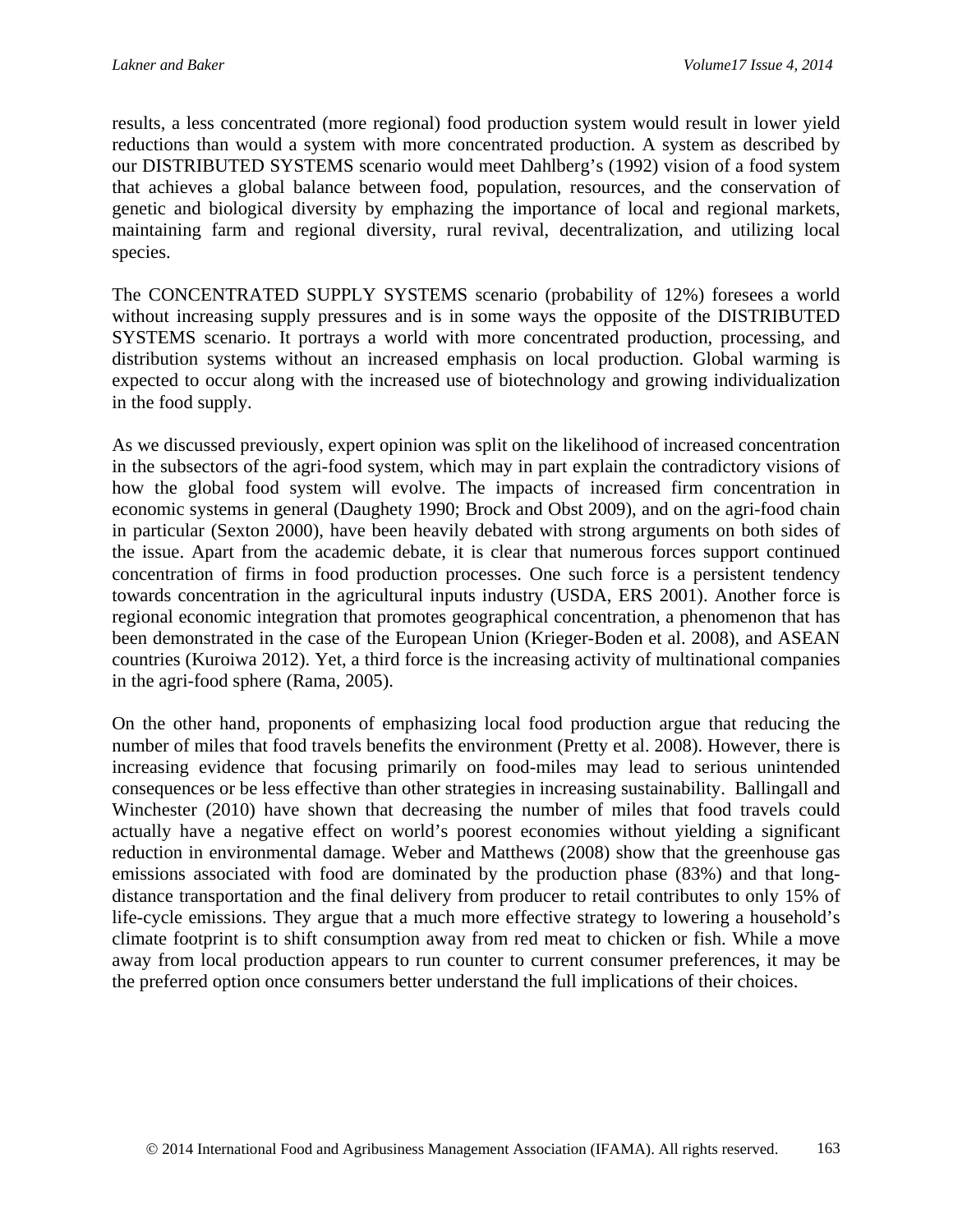### **Shaping the Global Food System of 2030**

We have chosen the title of the concluding section deliberately so as to highlight the possibilities that our described in our analysis. It would be misleading to view scenario modeling from a probabilistic perspective whereby we simply look at the most likely scenarios and plan accordingly. While there is value in examining the probabilities associated with the scenarios, viewing them from this perspective misses the point. We see the true value of the analysis in what it contributes to our understanding of the situation, the relationships it reveals, and the conversations, research, and policy analysis it will inspire.

Maack (2001) suggests that there are four primary uses for scenario analysis, managing risk, building consensus for change, augmenting understanding about the future, and monitoring and scanning changes in the environment. Each of these uses will prove beneficial and insightful for the scenarios we have developed for the agri-food sector in 2030. Food production is inherently risky and it is likely to become more so as we deal with the unfolding implications of climate change. It is imperative that we identify the key variables in this complex system and understand the relationships among them in order to identify the critical levers for change that will lead to a stable and robust global food system in 2030 and beyond.

It is with this perspective that we view the scenarios we have developed and ask several questions, including: What are the key variables and the relationships between them? How can we manage and influence change as well as minimize risk? What do the most likely scenarios tell us about the future and the opportunities to shape the global food system in 2030?

As we examine the scenarios, the major outcomes, and future state variables, it is tempting to view the factors in light of the probabilities assigned to them. For example, our panel of experts believes that the global warming outcome has approximately a 90% chance of occurring. While global warming is viewed as almost inevitable, it is not a simple binary outcome, that is, it is not as if global warming will either occur or not occur. It would be more accurate to think about the extent to which global warming will happen. In fact, Keith (2014) argues that we could reduce global warming in short order by spraying tiny droplets of sulfuric acid into the upper atmosphere (this does not come without its own environmental costs). None of the events or outcomes is known with certainty and all of them may be and likely will be influenced by actions taken by people, organizations, and governments.

Two variables that play a central role in the scenarios we have developed are global warming and food supply issues. They are key outcomes because they are considered to be very likely to occur, they are expected to have a large impact on the system, and they are interrelated (supply disruptions are expected to increase due to global warming). Moreover, the supply issues that result from changing worldwide moisture and temperature patterns, specifically the possibility of reduced and more variable yields (including total crop failure), will likely represent the most serious impacts of global warming on the global food production system. Indeed, the strongest relationship between outcomes in our model was between global warming and supply disruptions.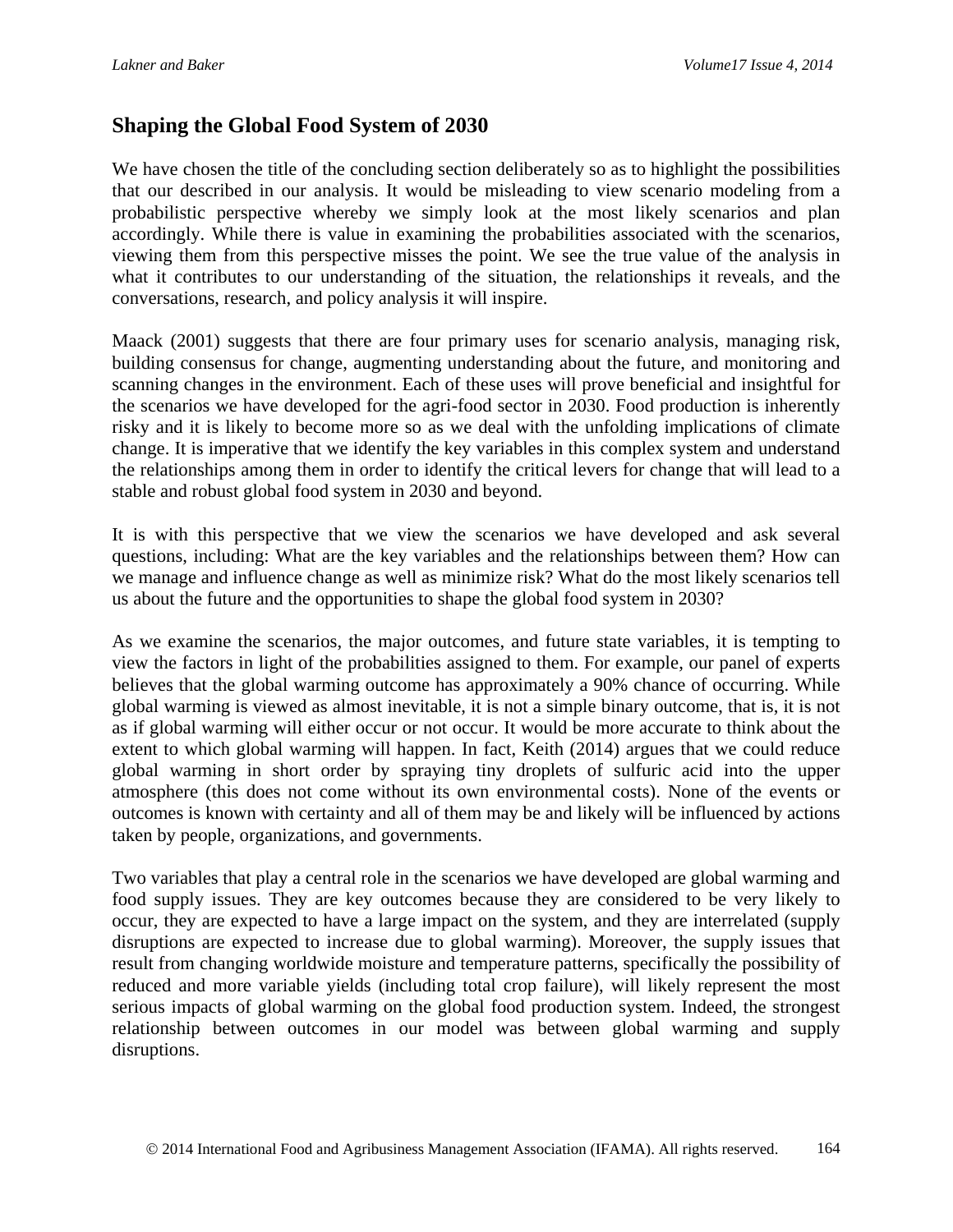Two key industry variables that have the potential to shape the global agri-food landscape emerged in our analysis: the use of biotechnology and the concentration of firms in the industry. We view these as important because of the possibilities for these outcomes to influence the ability of industry to respond to changing circumstances and their impact on consumers. The use of biotechnology in agriculture, particularly genetic engineering, has been a lightning rod for the expression of consumer concern. Regardless of the outcome of regulatory and labeling disputes, biotechnology must be viewed by policymakers as a critical tool to modify plants and animals so that yields may be maintained in the face of climate change. Specifically, biotechnology could prove useful in developing heat- or drought-tolerant crops. Again our model showed strong relationships between the use of biotechnology and the global warming and supply disruption variables.

The level of industry concentration will also be of great interest to policymakers as issues of monopoly power and control over the food supply make this an issue of high interest to both governments and consumers. Moreover, the concentration of firms in the agri-food sector and the extent to which we rely on local food systems will be important determinants of the structure of the global food system. Will food production, processing, and distribution be controlled by a few, large, centrally-organized firms, or will we have a more distributed system where decisions are made at the regional level? Regardless of the organizational form, will the world rely on highly-concentrated, mass production systems or numerous, local, diversified, specialized growers, or will we see some intermediate outcome? What combination of these factors will most effectively meet the challenges posed over the next decades and satisfy consumers as well? Additionally, what role will rising consumer demand for individualized food products play in this evolving system?

The three scenarios that we describe exhibit stark differences that should give us pause. They should cause us as citizens, societies, policymakers, interest groups, and governments to consider the nature of the food system we want envision for the coming decades and what must be done to shape that system. Many of the factors and outcomes involve long-term, complex issues that will require early action to achieve the desired outcomes. Global warming is well underway and the decisions we make today will have a limited impact on temperatures in 2030. Nevertheless, the scenarios we describe paint alternative visions of the future that can serve as a catalyst for discussion surrounding what outcomes are most desirable, what actions must be taken, and how we will measure progress toward meeting the goals that are established.

With regards to global warming and the supply disruptions that it may cause, the scenarios we describe contain two contrasting visions of the world in 2030. In both cases global warming occurs. However, in one scenario (PANTHA RHEI) it occurs with major supply issues while in the others (DISTRIBUTED SYSTEMS and CONCENTRATED SUPPLY SYSTEMS) global warming occurs without major supply disruptions. The discussion surrounding these very different scenarios will certainly center around which scenarios are more desirable, which outcomes are most favorable, and what steps must be taken to achieve the desired outcomes. With regards to global warming and the potentially severe impact it may have on global food supplies, we can envision many possible responses that would address the most severe effects of global warming. These include investing in research to adapt crops and focusing on water conservation and/or building additional water storage capacity in order to mitigate some of the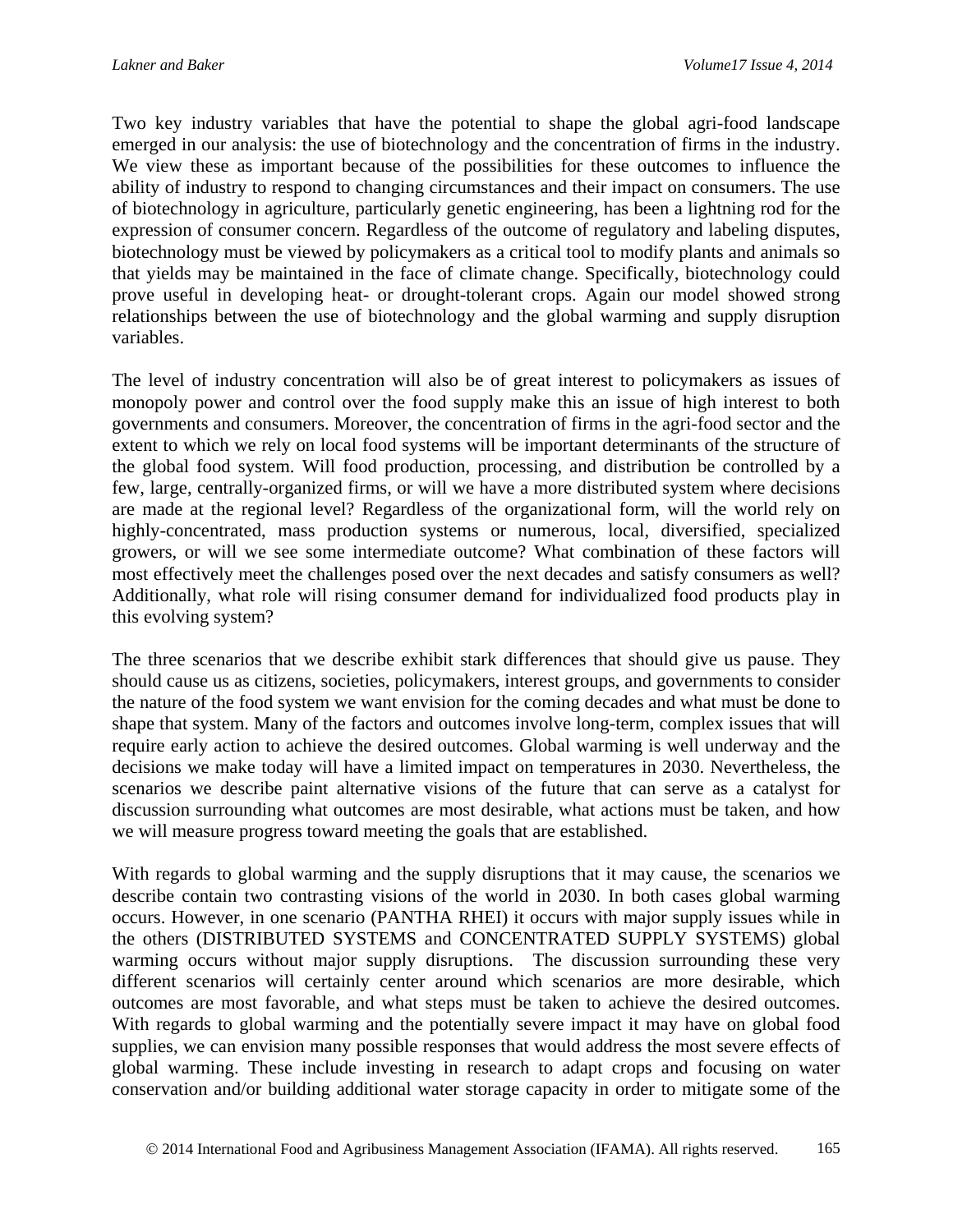worst disruptions to the food system caused by climate change. Likewise, each of the other outcomes (use of biotechnology, firm concentration, local food production, and individualization) should be explored as they were revealed to be key variables that will influence the important future state variables that will define the global food system in 2030.

The scenarios that we describe should encourage a discussion of how we approach the major issues facing the global food system. Historically, we have often addressed problems with targeted solutions that address the symptoms but not the underlying issues. Will this be our answer to emerging problems or might we take a more holistic perspective that delivers solutions that assure the health of the entire system? Scenario analysis can help elucidate the choices and encourage discussion of a broad set of alternatives so that outcomes are not foregone conclusions. If we look far enough into the future and address emerging issues before we are in crisis, we have a greater opportunity to consider a variety of approaches, experiment with solutions, monitor key indicator variables, and ultimately develop responses that are better-suited to the problem and more consistent with societal values.

### **Acknowledgements**

The authors are grateful for the support of IFAMA and its staff for sending out the questionnaires and to the OTKA (HUN) fund, Project No. 81594 for financial support.

### **References**

- Abdi, H. 2003. Factor Rotations in Factor Analyses. In *Encyclopaedia of Social Sciences, Research Methods - Volume 3*, edited by M. Lewis-Beck, A. Bryman and T. Futing. Thousand Oaks: Sage.
- Ahmad, P., M. Ashraf, M. Younis, X. Hu, A. Kumar, N.A. Akram, and F. Al-Qurainy. 2012. Role of Transgenic Plants in Agriculture and Biopharming. *Biotechnology Advances* 30(3):524-540.
- Ajanovic, Amela, and R. Haas. 2010. Economic Challenges for the Future Relevance of Biofuels in Transport in EU Countries. *Energy* 35(8):3340-3348.
- Alcamo, J., M. Flörke, and M. Märker. 2007. Future Long-Term Changes in Global Water Resources Driven by Socio-economic and Climatic Changes. *Hydrological Sciences Journal* 52(2):247-275.
- Aleklett, K., M. Höökk, K. Jakobsson, M. Lardelli, S. Snowden, and B. Söderbergh. 2010. The Peak of the Oil Age: Analyzing the World Oil Production Reference Scenario in World Energy Outlook 2008. *Energy Policy* 38(3):1398-1414.
- Anderson, J.C., and D.W. Gerbing. 1988. Structural Equation Modelling in Practice: A Review and Recommended Two-Step Approach. *Psychological Bulletin* 103(3):411-423.

Arbuckle, J.L., and W. Wothke. 2004. *Amos 4.0 User's Guide*. Chicago: Smallwaters Co.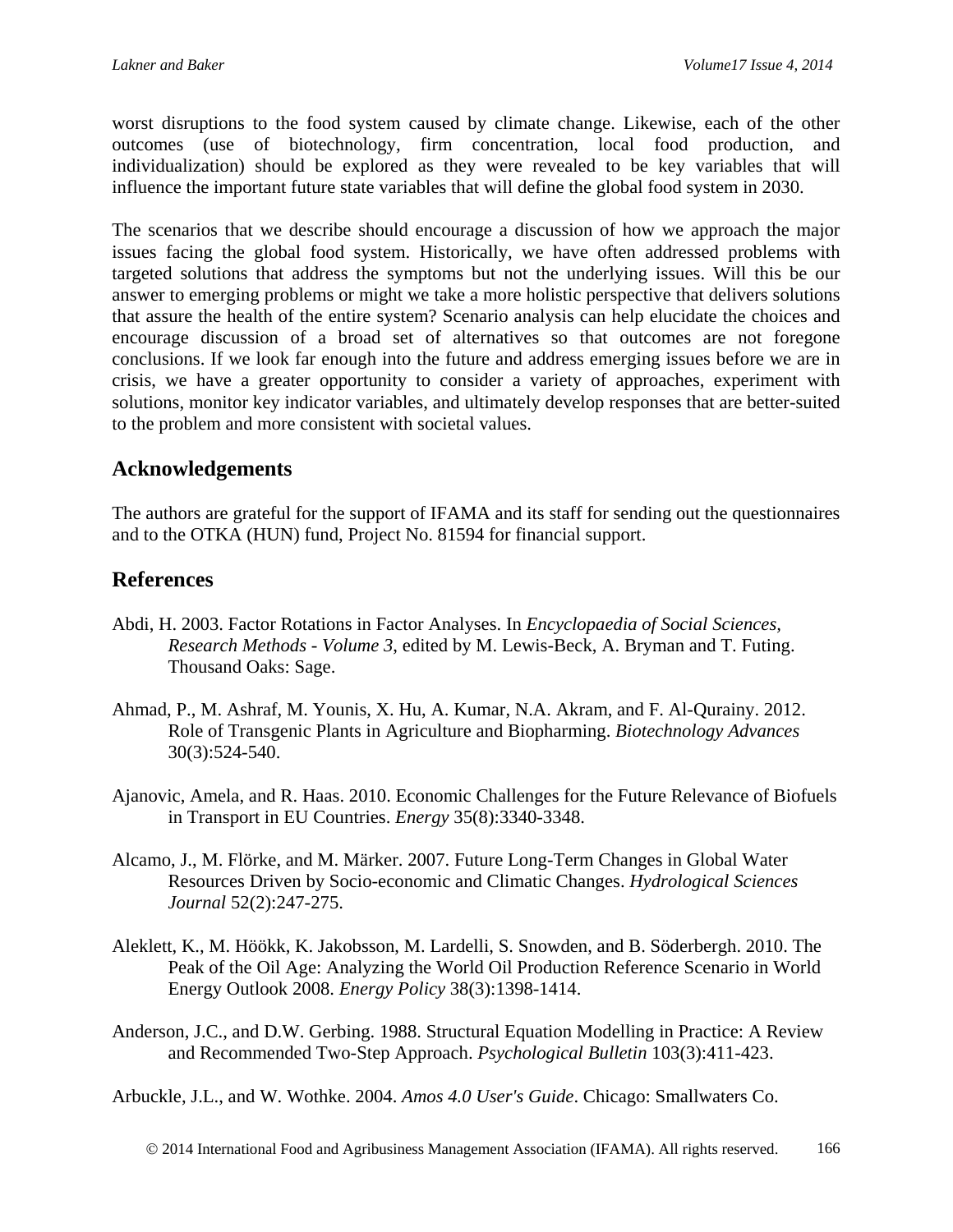- Arnella, N.W. 1999. The Effect of Climate Change on Hydrological Regimes in Europe: A Continental Perspective. *Global Environmental Change* 9(1):5-23.
- Ballingall, J., and N. Winchester. 2010. Food Miles: Starving the Poor. *The World Economy* 33(10):1201-1217.
- Bartholy, J., R. Pongracz, and G. Gelybo. 2007. Regional Climate Change Expected in Hungary for 2071-2100. *Applied Ecology and Environmental Research* 5(1):1-17.
- Bradfield, R., G. Wright, G. Burt, G. Caims, and K. Van der Heijden. 2002. The Origins and Evaluation of Scenario Techniques in Long Range Business Planning. *Futures* 37(8):795- 812.
- Brock, J. W. and N. P. Obst. 2009. Market Concentration, Economic Welfare and Antitrust Policy. *Journal of Industry, Competition and Trade* 9(1):65-75.
- Chappel, T. 2004. *Reading Plato's Theaetetus*. Sankt Augustion: Academica Verlag.
- Chen, R.S., and R.W. Kates. 1994. World Food Security: Prospects and Trends. *Food Policy* 19(2):192-208.
- Cho, K.T. , and C.S. Kwon. 2004. Hierarchies with Dependence of Technological Alternatives: A Cross-Impact Hierarchy Process. *European Journal of Operational Research* 156(2):420-432.
- Cristóbal, J.R.S. 2008. Is Agriculture a Key Sector in the European Economies? . *Outlook on Agriculture* 37(1):31-35.
- Dahlberg, K.A. 1992. Renewable Resource Systems and Regimes. *Global Environmental Change* 2(2):129-152.
- Daughety, A.F. 1990. Beneficial Concentration. *The American Economic Review* 80(5):1231- 1245.
- Duperrin, J. C., and M. Godet. 1975. SMIC 74 A Method for Constructing and Ranking Scenarios. *Futures* 7(4):302-312.
- Egger, P.H., M. Kesina, and S. Nigal. 2013. Contagious Energy Prices. *The World Economy* 36(3):349-362.
- Ericksen, P.J., J.S.I. Ingram, and D.M. Liverman. 2009. Food Security and Global Environmental Change: Emerging Challenges. *Environmental Science & Policy* 12(4):373-377.

European Commission. 2012. *Global Europe 2050*. Brussels: European Union.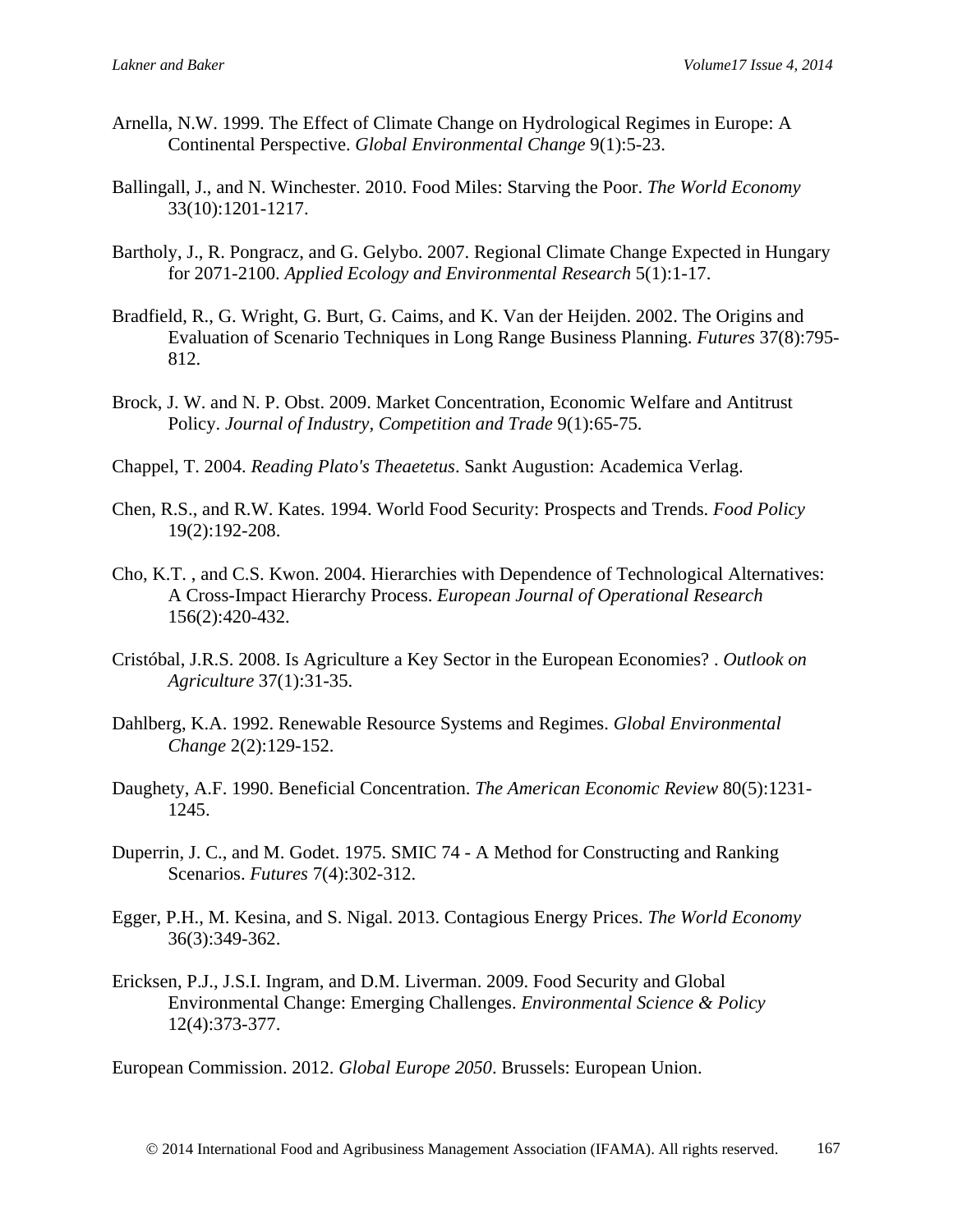- Fahey, L., and R.M. Randall. 1998. What Is Scenario Learning? In *Learning from the Future-Competitive Foresight Scenarios*, edited by L. Fahey and R.M. Randall. New York: John Wiley & Sons, ICN.
- Feagan, R. 2007. The Place of Food: Mapping out the "Local" in Food Systems. *Progress in Human Geography* 31(1):23-42.
- Fischer, C., M. Shah, F. N. Tubiello, and H.van Velhuizen. 2005. Socio-Economic and Climate Change Impacts on Agriculture: An Integrated Assessment, 1990-2080. *Philosophical Transactions of the Royal Society B: Biological Sciences* 360:2067-2083.
- Floyd, F. J., and W. F. Keith. 1995. Factor Analysis in the Development and Refinement of Clinical Assessment Instruments. *Psychological Assessment* 7(3):286-299.
- Forquet, R. 2011. Long Run Trends in Energy-related External Costs. *Ecological Economics* 70(12):2380-2389.
- Frei, C., R. Whitney, H. Schiffer, K. Rose, D.A. Rieser, A. Al-Qahtani, P. Thomas. 2013. *World Energy Scenarios: Composing Energy Futures to 2050*. London: World Energy Council.
- Glenn, J.C., T.J. Gordon, and E. Florescu. 2009. *2009 State of the Future*. New York: The Millennium Project.
- Godet, M. 2000. The Art of Scenarios and Strategic Planning: Tools and Pitfalls. *Technological Forecasting and Social Change* 65(1):3-22.
- Godet, M., and F. Roubelat. 1994. Prospective de la Prospective d'Enterprise. *Revue Française de Gestion* 100:91-96.
- Godet, M., and F. Roubelat. 1996. Creating the Future: The Use and Misuse of Scenarios. *Long Range Planning,* 29(2):164-171.
- Gornall, J., R. Betts, E. Burke, R. Clark, J. Camp, K. Willett, and A. Wiltshire. 2010. Implications of Climate Change for Agricultural Productivity in the Early Twenty-First Century. *Philosophical Transactions of the Royal Society-Biological Sciences* 365(1554):2973-2989.
- Hawkes, C., and S. Murphy. 2010. An Overview of Global Food Trade. In *Trade, Food, Diet and Health: Perspectives and Policy Options*, edited by C. Hawkes, C. Blouin, S. Henson, N. Drager, and L. Dubé. Oxford: Wiley-Blackwell.
- Hejazi, M., J. Edmonds, L. Clarke, P. Kyle, E. Davies, V. Chaturvedi, M. Wise, P. Patel, J. Eom, K. Calvin, R. Moss, and S. Kim. 2014. Long-Term Global Water Projections Using Six Socioeconomic Scenarios in an Integrated Assessment Modeling Framework. *Technological Forecasting and Social Change* 81(2):205-226.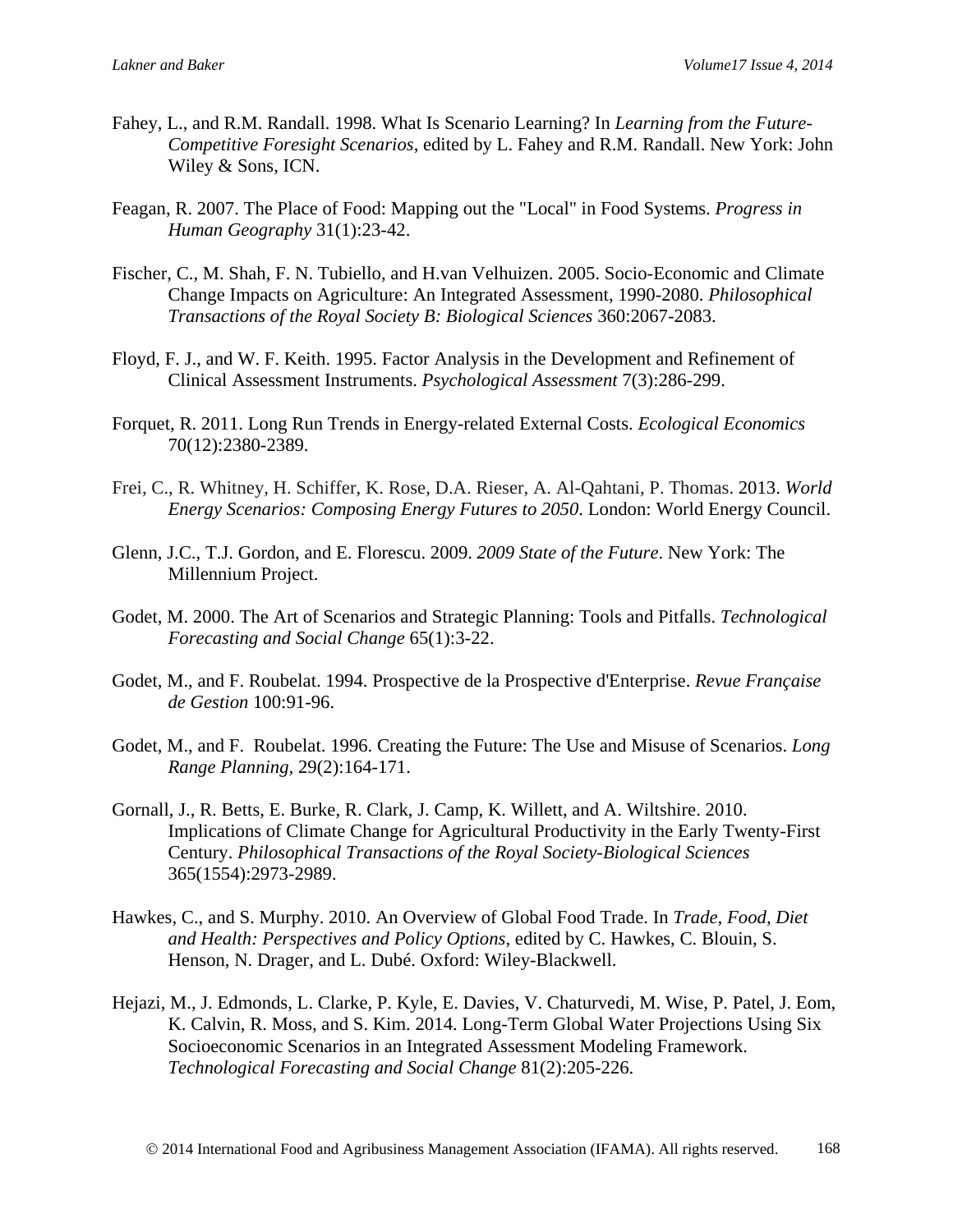- Hogarth, R. M. 1975. Cognitive Processes and the Assessment of Subjective Probability Distributions. *Journal of the American Statistical Association* 70(350):271-289.
- Hoogwijk, M., A. Faaij, R. van den Broek, G. Berndes, D. Gielen, and W. Turkenburg. 2003. Exploration of the Ranges of the Global Potential of Biomass for Energy. *Biomass and Bioenergy* 25(2):119-133.
- Huss, W.R. and E.J. Honton. 1987. Scenario Planning What Style Should You Use? *Long Range Planning* 20(4):21-29.
- Institute for the Future. 2011. *Four Futures of Food*. Palo Alto, California.: Institute for the Future.
- IPCC. 2007. Summary for Policymakers, WG1: Contribution of Working Group I to the Fourth Assessment Report of the Intergovernmental Panel on Climate Change. In *Climate Change 2007*, edited by S. Solomon, D. Qin, M. Manning, Z. Chen, M. Marquis and K. B. Avery. Cambridge, United Kingdom and New York: Cambridge University Press.
- Jaggard, Keith W., A. Qi, and E.S. Ober. 2010. Possible Changes to Arable Crop Yields by 2050. *Philosophical Transactions of the Royal Society - Biological Sciences* 365(1554):2835- 2851.
- Jarke, M., X.T. Bui, and J.M. Carroll. 1998. Scenario Management: An Interdisciplinary Approach. *Requirements Engineering* 3(3):155-173.
- Juhász, A., A. Seres, and M. Stauder. 2008. Business Concentration in the Hungarian Food Retail Market. *Studies in Agricultural Economics* 108:67-80.
- Kahn, H. 1960. *On Thermonuclear War*. New Brunswick, New Jersey: Princeton University Press.
- Kaiser, H.F. 1970. A Second Generation Little Jiffy. *Psychometrika* 35(4):401-415.
- Kaplinsky, R. 2006. Revisiting the revisited terms of trade: Will China Make a Difference? *World Development* 34(6):981-995.
- Keith. D. 2013. *A Case for Climate Engineering*. The MIT Press. Project MUSE. http://muse.jhu.edu/ [accessed 22 August 2014].
- Krieger-Boden, Ch., E. Morgenroth, and G. Petrakos. 2008. *The Impact of European Integration on Regional Structural Change and Cohesion*. London: Routledge.
- Kuhlmann, S., and J. Edler. 2003. Scenarios of Technology and Innovation Policies in Europe: Investigating Future Governance. *Technological Forecasting and Social Change* 70(7):619-637.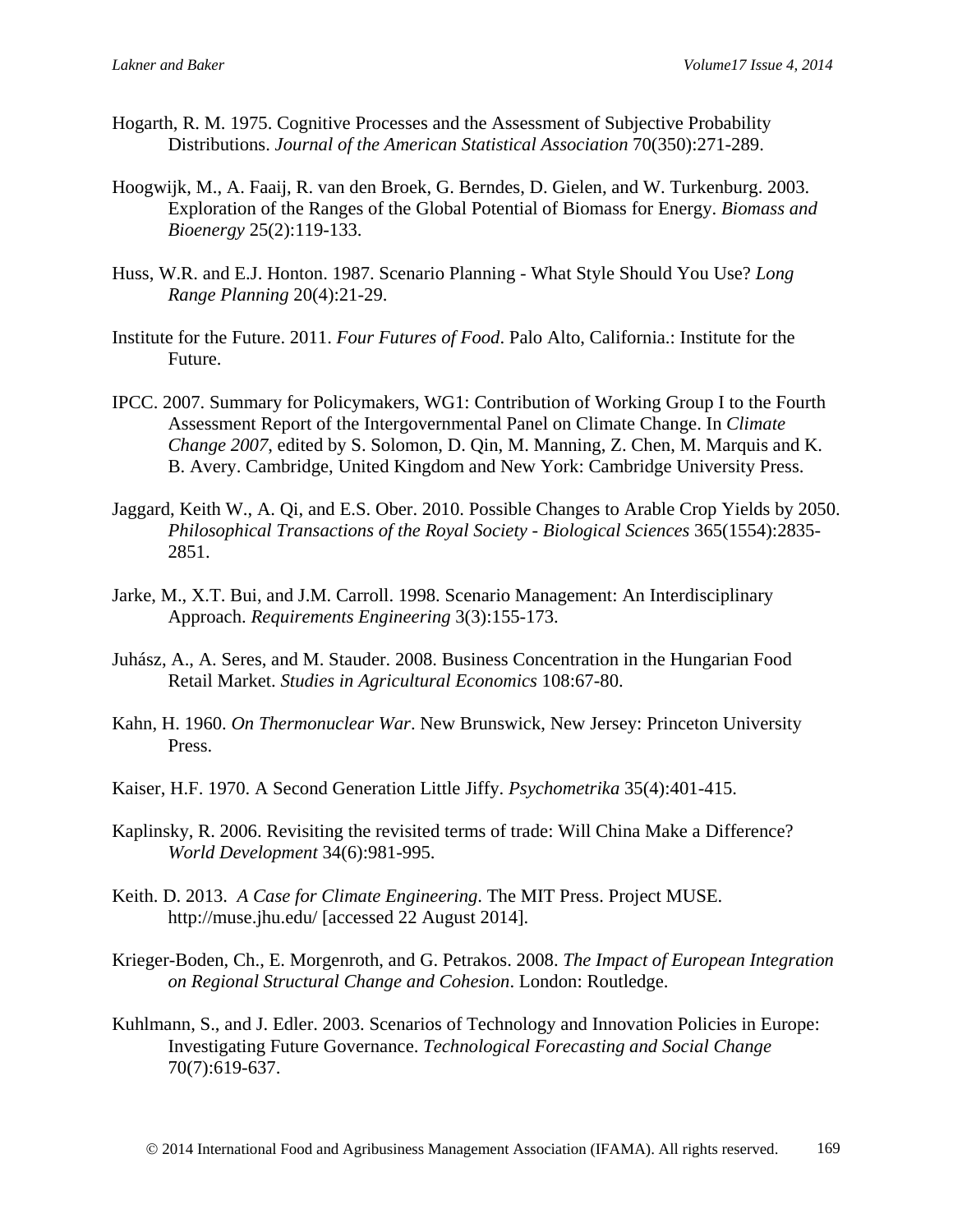- Kuroiwa, I. 2012. *Economic Integration and the Location of Industries: The Case of Less Developed East Asian Countries*. London: IDE-JETRO.
- Lambin, .E.F., and P. Meyfroidt. 2011. Global Land Use Change, Economic Globalization, and the Looming Land Scarcity. *Proceedings of the National Academy of Sciences* 108(9):3465-3472.
- Linting, M., M. J. Jacqueline, P.J.F. Groenen, and A.J. van der Koojj. 2007. Nonlinear Principal Components Analysis: Introduction and Application. *Psychological Methods* 12(3):336- 358.
- Lorenzoni, I., A. Jordan, M. Hulme, Kerry T. R., and T. O'Riordan. 2000. A Co-Evolutionary Approach to Climate Change Impact Assessment: Part I. Integrating Socio-Economic and Climate Change Scenarios. *Global Environmental Change* 10(1):57-68.
- Lusk, J. L., and A. Rozan. 2006. Consumer Acceptance of Ingenic Food. *Biotechnology Journal* 1(12):1433-1434.
- Maack, J., 2001. Scenario Analysis: A Tool for Task Managers. In *Social Analysis: Selected Tools and Techniques* edited by M.A. Casey, J. Donner, S. Kirsch, and J.N. Maack. The World Bank.
- McCalla, A.F., and C.L. Revoredo. 2001. *Prospects for Global Food Security - A Critical Appraisal of Past Projections and Predictions.* Food, Agriculture, and the Environment Discussion Paper 35. Washington, D.C.: International Food Policy Research Institute.
- Mietzner, Dana, and G. Reger. 2005. Advantages and Disadvantages of Scenario Approaches for Strategic Foresight. *International Journal of Technology Intelligence and Planning* 1(2):220-239.
- Nelson, G. C., M. W. Rosegrant, A. Palazzo, G. Ian, Ch. I., Richard, R., S. Tokgoz, T. Zhu, T. B., S. C. Ringler, S. Msangi, and L. You. 2010. *Food Security, Farming, and Climate Change to 2050: Scenarios, Results, Policy Options*. Washington D.C.: International Food Policy Research Institute.
- Nye Jr, J.S. 1994. Peering into the Future. *Foreign Affairs* 73(4):82-93.
- Osborn, A.F. 1963. Applied Imagination: Principles and Procedures of Creative Problem Solving (3rd. ed.). New York: Charles Scribner's Sons.
- Parenté, F.J., and J.K. Anderson-Parenté. 1987. Delphi Inquiry Systems. In *Judgmental Forecasting* edited by G. Wright and P. Ayton. New York: Wiley & Sons.
- Parry, M. L., C. Rosenzweig, A. Iglesias, M. Livermore, and G. Fischer. 2004. Effects of Climate Change on Global Food Production under SRES Emissions and Socio-Economic Scenarios. *Global Environmental Change* 14(1):53-67.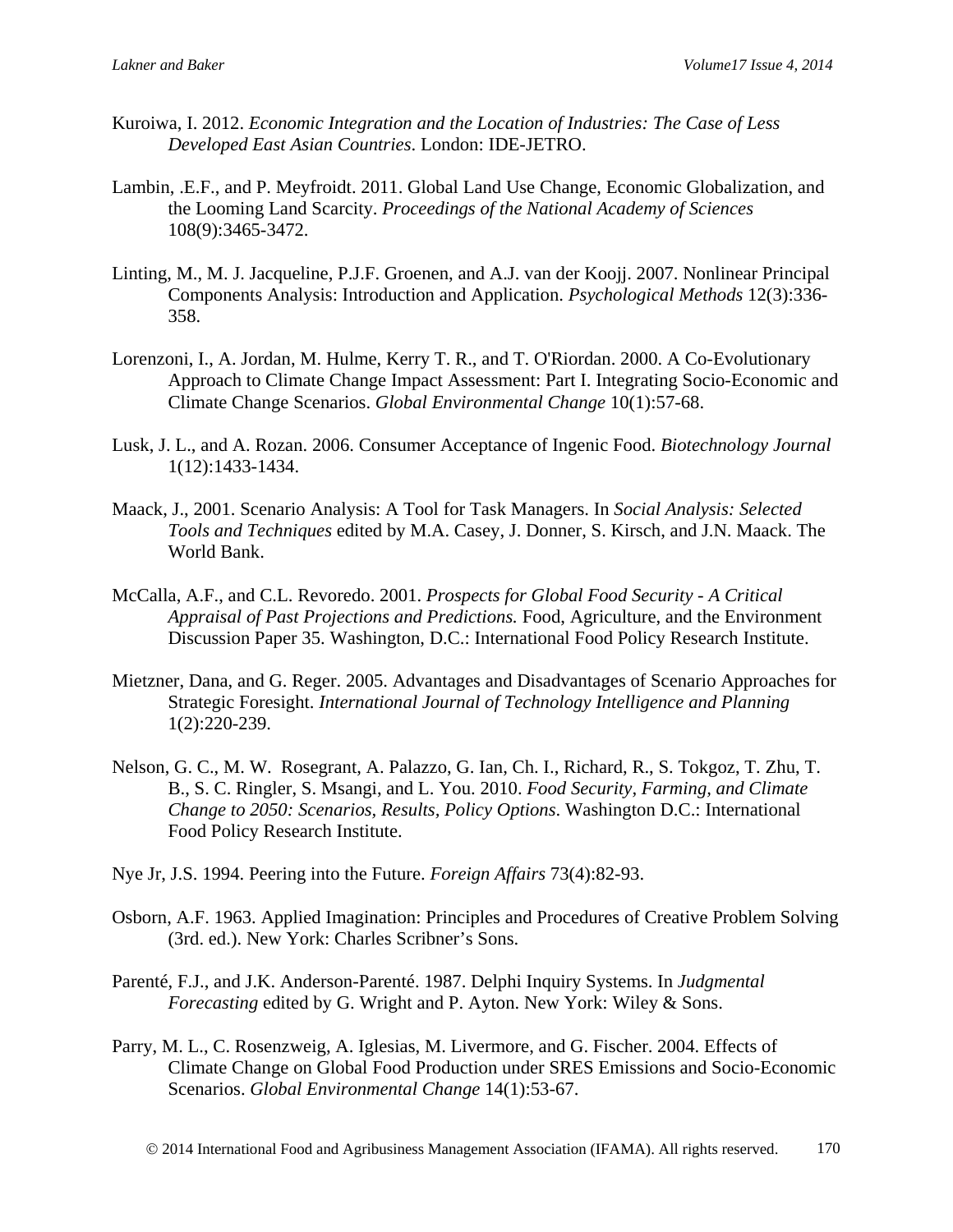- Phelps, R., C. Chan, and S.C. Kapsalis. 2001. Does scenario Planning Affect Performance? Two Exploratory Studies. *Journal of Business Research* 51(3):223-232.
- Pinstrup-Andersen, P., R. Pandya-Lorch, and M.W. Rosengrant. 1999. *World Food Prospects: Critical Issues for the Early Twenty-First Century*. Washington, D.C.: International Food Policy Research Institute.
- Pretty, J.N., A.S. Ball, T. Lang, J.I.L. Morison. 2005. Farm Costs and Food Miles: An Assessment of the Full Cost of the UK Weekly Food Basket. *Food Policy* 30(1):1–19.
- Rama, R. 2005. *Multinational Agribusiness*. New York: Haworth Press.
- Raskin, P., T. Banuri, G. Gallopin, P. Gutman, A. Hammond, R. Kates, and R. Swart. 2002. *Great Transition - The Promise and Lure of the Times Ahead*. Stockholm-Boston: Stockholm Environment Institute; Global Scenario Group.
- Rogelj, J., M. Meinshausen, and R. Knutti. 2012. Global Warming under Old and New Scenarios Using IPCC Climate Sensitivity Range Estimates. *Nature Climate Change* 2(4):248-253.
- Rosegrant, M. W., and S.A. Cline. 2003. Global Food Security: Challenges and Policies. *Science* 302:1917-1919.
- Rosenzweig, C., and M.L. Parry. 1994. Potential Impact of Climate Change on World Food Study. *Science* 367(2):133-138.
- Scandura, T. A., and E.A. Williams. 2000. Research Methodology in Management: Current Practices, Trends, and Implications for Future Research. *Academy of Management Journal* 43(6):1248-1264.
- Schafer, A., and D.G. Victor. 2000. The Future Mobility of the World Population. *Transportation Research Part A: Policy and Practice* 34(3):171-205.
- Schmitt, T.A. 2011. Current Methodological Considerations in Exploratory and Confirmatory Factor Analysis. *Journal of Psych educational Assessment* 29(4):304-321.
- Schoemaker, Paul J. H. 1995. Scenario Planning: A Tool for Strategic Thinking. *Sloan Management Review* 36(1):25-25.
- Schriesheim, C. A., and R.J. Eisenbach. 1995. An Exploratory and Confirmatory Factor-Analytic Investigation of Item Wording Effects on the Obtained Factor Structures of Survey Questionnaire Measures. *Journal of Management* 21(6):1177-1193.
- Seto, K.C., M. Fragkias, B. Gáneralp, and M.K. Reilly. 2011. A Meta-Analysis of Global Urban Land Expansion. *PloS One* 6(8):e23777.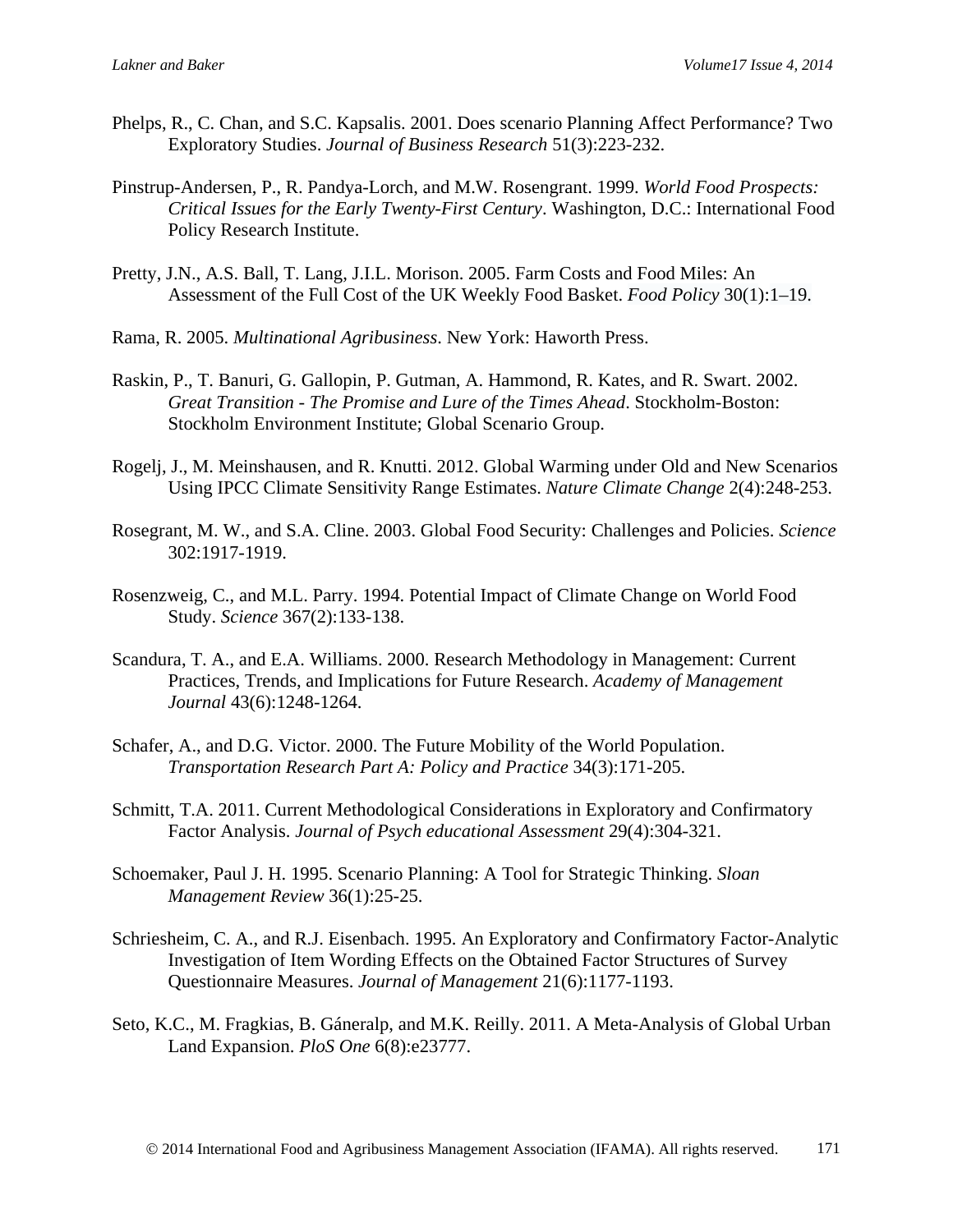- Sexton, R. J. 2000. "Industrialization and Consolidation in the U.S. Food Sector: Implications for Competition and Welfare. *American Journal of Agricultural Economics* 82(5):1087- 1104.
- Shiftan, Y., S. Kaplan, and S. Hakkert. 2003. Scenario Building as a Tool for Planning a Sustainable Transportation System. *Transportation Research Part D: Transport and Environment* 8(5):323-342.
- Stebbins, R.A. 2001. *Exploratory Research in the Social Sciences*. Thousand Oaks, California: Sage Publications, Inc.
- Steenge, A.E. 2004. Social Cost in the Leontief Environmental Model: Rules and Limits to Policy. In *Wassily Leontief and Input-Output Economics*, edited by E. Dietzenbacher and M.L. Lahr. Cambridge: Cambridge University Press.
- Steiner, S. 2007. *Category Management*. New York: Springer.
- USDA, ERS. 2001. *Concentration and Technology in Agricultural Food Industries* by J.L King. AIB 763. Washington, D.C. http://www.ers.usda.gov/media/909989/aib763\_002.pdf [accessed 24 August 2014].
- USDA, ERS. 2008. *Global Agricultural Supply and Demand: Factors Contributing to the Recent Increase in Food Commodity Prices* by R. Trostle. WRS-0801. http://www.ers.usda.gov/media/218027/wrs0801\_1\_.pdf [accessed 24 August 2014].
- van Notten, P.W.F., J. Rotmans, M.B.A. van Asselt, and D.S. Rothman. 2003. An Updated Scenario Typology. *Futures*. 35(5):434-443.
- van Ittersum, M.K., F. Ewert, T. Heckelei, W. Jacques, J.A. Olsson, A. Andersen, I. Bezlepkina, F. Brouwer, M. Donatelli, G. Flichman, L. Olsson, A.E. Rizzoli, T. van der Wal, J.E. Wienk, and J. Wolf. 2007. Integrated Assessment Of Agricultural Systems - A Component-Based Framework For The European Union (SEAMLESS) *Agricultural Systems* 96(1-3):150-165.
- Varshney, R.K., J.C. Glaszmann, H. Leung, and J. Ribaut. 2010. More Genomic Resources for Less-studied Crops. *Trends in Biotechnology* 28(9):452-460.
- Veolia Water. 2013. *Finding the Blue Path for a Sustainable Economy.*  http://www.veoliawaterna.com/north-americawater/ressources/documents/1/19979,IFPRI-White-Paper.pdf [accessed 22 August 2014].
- Wack, Pierre. 1985. Scenarios: Shooting the Rapids: How Medium-Term Analysis Illuminated the Power of Scenarios for Shell Management. *Harvard Business Review* 63(6):139-150.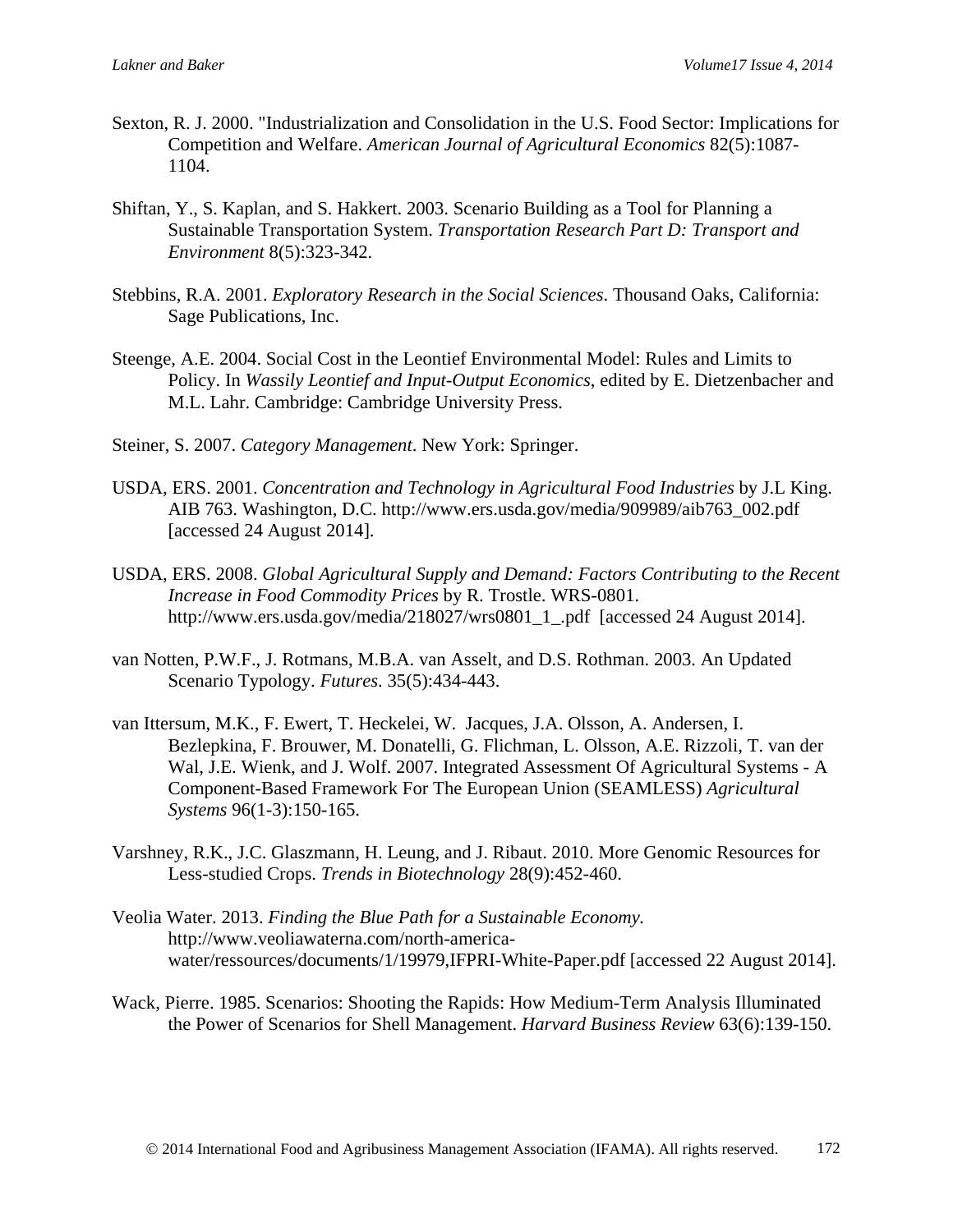- Watts, M., and D. Goodman. 1997. Agrarian Questions: Global Appetite, Local Metabolism: Nature, Culture, and Industry in Fin-de-Siecle Agro-Food Systems. In *Globalising Food: Agrarian Questions and Global Restructuring*, edited by M. Watts and D. Goodman. London: Routlege.
- Weber, C., and H. S. Matthews. 2008. Food Miles and Relative Climate Impacts of Food Choices in the United States. *Environmental Science and Technology* 42(10):3508-3513.
- Wilkinson, A., and E. Eidinow. 2008. Evolving Practices in Environmental Scenarios: A New Scenario Typology. *Environmental Research Letters* 3(4):045017.
- Yergin, D. 2006. Ensuring Energy Security. *Foreign affairs* 85(2):69-77.
- Zhang, Y.J., and Y.M. Wei. 2010. The Crude Oil Market and the Gold Market: Evidence for Cointegration, Causality and Price Discovery. *Resources Policy* 35(3):168-177.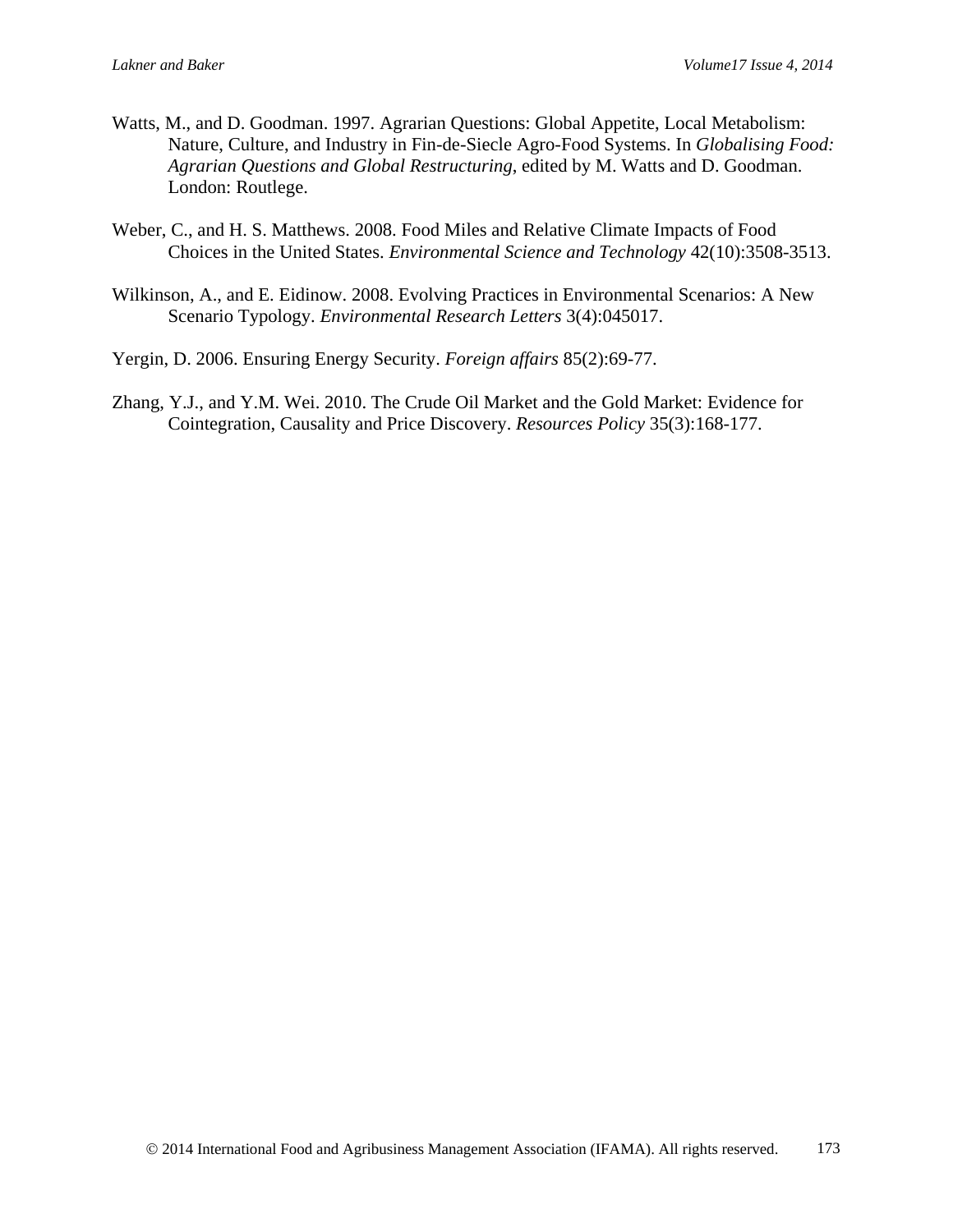# **Appendix A**

Mathematical foundations of the Smic-Prob-Expert approach (Source: Duperrin and Godet, 1975)

For the estimation of the probability of an event:

(1)  $\mathbf{H} = (e_1, e_2, \dots, e_n),$ 

where **H** represents the list of events denoted as  $e_i$ .

The probability that an event will occur is denoted by  $P(i)$ . The conditional probability of event  $e_i$ when  $e_i$  event occurs is denoted by  $P(i/j)$  and the conditional probability of the occurrence of  $e_i$  if the  $e_i$  does not occurs is denoted by  $P(i|\vec{j})$ , subject to the following constraints.

$$
(2) 0 \leq P(i) \leq 1;
$$

(3) 
$$
P(i/j)P(j) = P(j/i)P(i) = P(ij),
$$

referring to the estimation of the probability of event  $e_i$  when the event  $e_i$  occurs: and

(4) 
$$
P(i/j)P(j) + P(i/\overline{j})P(\overline{j}) = P(i),
$$

referring to the estimation of the probability of event  $e_i$  when the event  $e_i$  does not occur.

In a system S, consisting of n separate events, there will be r possible states, where  $r=2^n$ . The separate events are considered to be non–recurring during the time period T being studied.

Each state  $E_k$  has an unknown probability,  $\Pi_k$ , where  $\sum \Pi_k = 1$ .

For each separate event  $e_i$  we can determine individual and conditional probabilities, espressed as a function of  $\Pi_k$ .

(5) 
$$
P^*(i) = \sum_k \Theta_{ik} \Pi_k,
$$

where  $\Theta_{i,k} = 1$  if  $e_i$  forms part of  $E_k$  and  $\Theta_{i,k} = 0$  if  $e_i$  is not part of  $E_k$ .

The conditional probability  $P^*(i)$  can be expressed as a function of  $\Pi_k$  and  $P^*(i)$  as follows:

(6) 
$$
P^*_{(i/j)} = \frac{\sum_{k=1}^r t(ijk)\Pi_k}{P^*(j)},
$$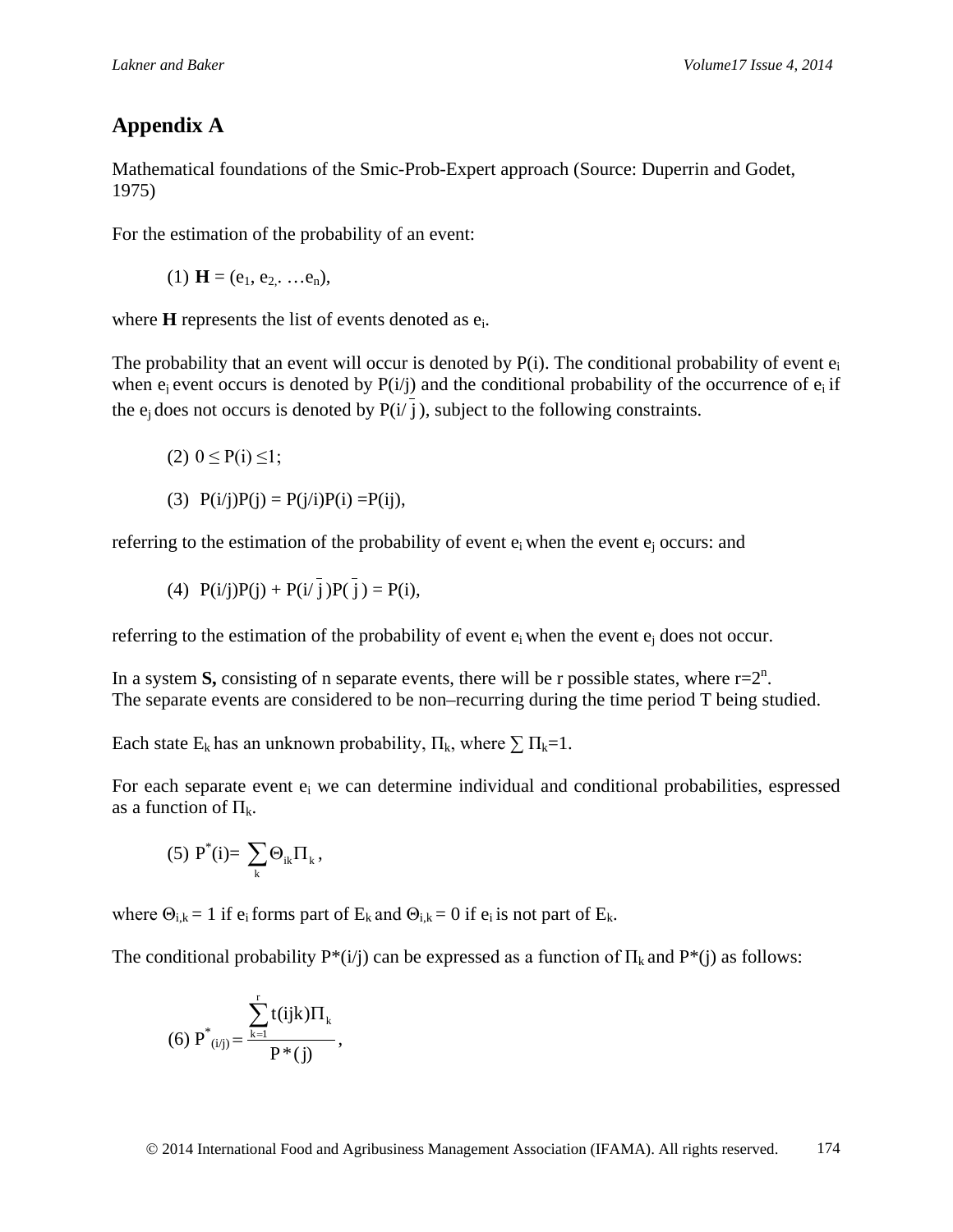for all *i,j*, where  $t_{(ijk)} = 1$  if  $e_i$  and  $e_j$  are part of  $E_k$ , and  $t_{(ijk)} = 0$  if  $e_i$  and  $e_j$  are not part of  $E_k$ .

In an analogous way, the conditional probability of the occurrence of P(i) in the case of the nonoccurrence of P(j) can be expressed as:

(7) 
$$
P^*
$$
  $\sum_{(i/\overline{j})}^{r} = \frac{\sum_{k=1}^{r} s(ijk) \Pi_k}{1 - P^*(j)},$ 

for all *i,j*, where  $s_{(ijk)} = 1$  if  $e_i$  and  $\underline{e}_i$  are part of  $E_k$  and  $s_{(ijk)} = 0$  if  $e_i$  and  $\underline{e}_i$  are not part of  $E_k$ .

In this way the algorithm is capable of incorporating the expert-estimations in such a way that the results conform to the following constraints:

$$
(8) 0 \leq P^*(i) \leq 1,
$$

for the probability of occurrence of  $P^*(i)$  event;

(9) 
$$
P^*(i/j)P^*(j) = P^*(j/i)P^*(i) = P^*(ij),
$$

for the conditional probability of  $P^*(i)$  event, if  $P^*(i)$  event occurs; and

 $(10) P^*(i/j)P^*(j)+P^*(i/\overline{j})P^*(\overline{j})=P^*(i),$ 

for the conditional probability of  $P^*(j)$  event, if  $P^*(j)$  event does not occur.